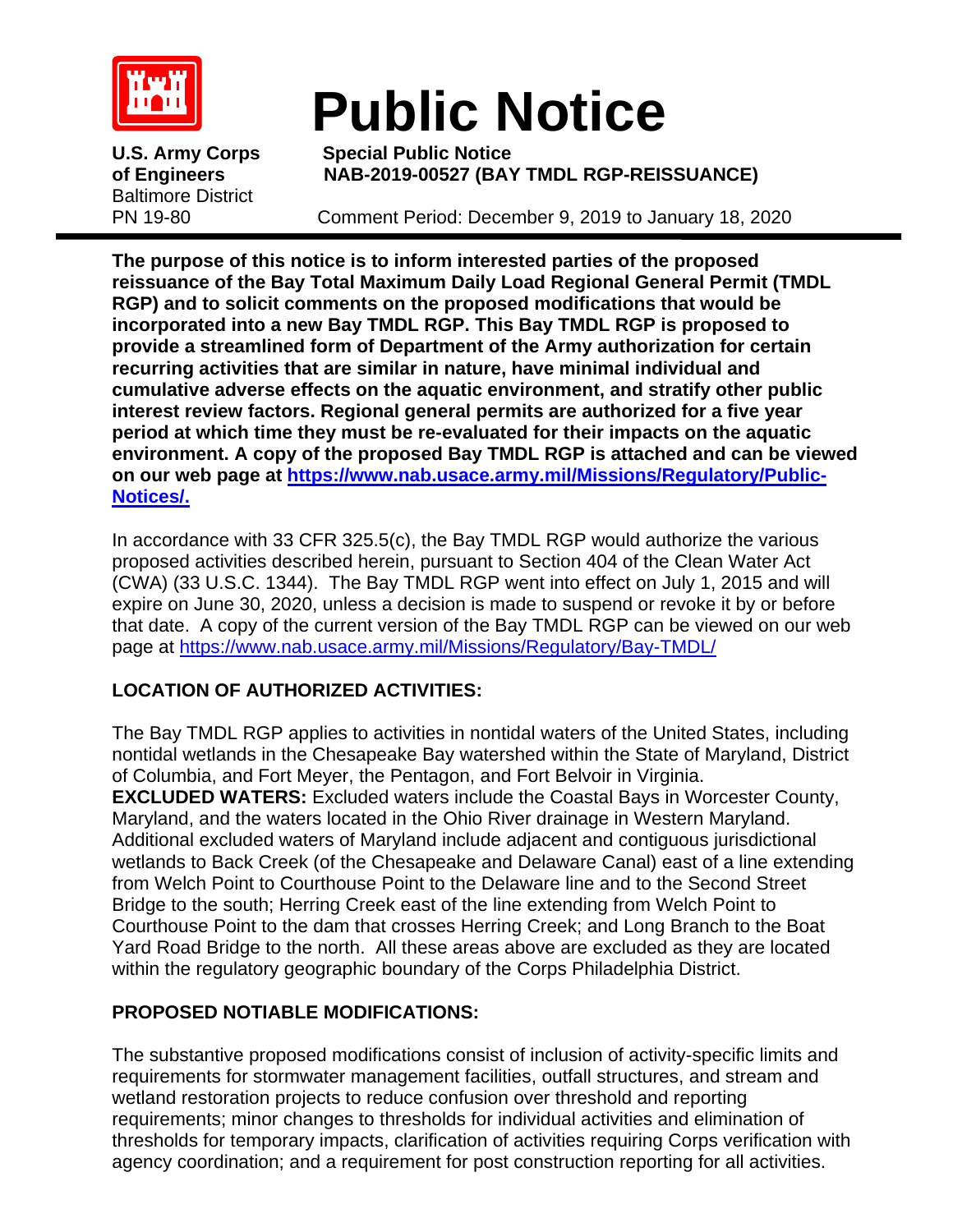The specific proposed modifications are as follows:

- 1. Stormwater management Facilities
	- a. Clarifies the activity specific limits for stormwater management facilities.
	- b. Proposes overall threshold limits increases to 1 acres and/or 1,000 linear feet of streams for Self Verifying activities and 3 acres and/or 2,000 linear feet of stream for Corps Verifying activities.
- 2. Retrofit and Stabilization of Outfalls:
	- a. Overall threshold limit has decreased to 5,000 square feet and/or 200 linear feet.
	- b. Provides clarification of the limits of an outfall project.
	- c. Proposes inclusion of the use of piping/drop structures in certain areas.
	- d. Proposes to eliminate the conversion of resources to uplands.
- 3. Restoration Activities in Nontidal Streams and Wetlands:
	- a. Proposes overall threshold limit increases to ½ acre and/or 1,000 linear feet of stream for Self Verifying activities and 3 acres and/or 5,000 linear feet of streams for Corps Verifying activities. No changes to the conversion thresholds for the overall activity are proposed.
	- b. Provides functional assessment options to be completed as part of the pre and post site evaluation criteria to document degradation and function lift potential.

## **CORPS EVALUATION REQUIREMENTS:**

The establishment of this RGP will be evaluated pursuant to Corps Regulatory Program Regulations (33 CFR Parts 320-332). The decision whether to issue a permit will be based on an evaluation of the probable impacts, including cumulative impacts of the proposed activity on the public interest. That decision will reflect the national concern for both protection and utilization of important resources. The benefit, which reasonable may be expected to accrue from the proposal, must be balanced against its reasonably foreseeable detriments. All factors, which may be relevant to the proposal will be considered, including the cumulative effects thereof; among those are conservation, economic, aesthetics, general environmental concerns, wetlands, cultural values, fish and wildlife values, flood hazards, flood plain values, land use, navigation, shoreline erosion and accretion, recreation, water supply and conservation, water quality, energy needs, safety, food and fiber production, mineral needs, and consideration of property ownership and in general, the needs and welfare of the people. The evaluation of the impact of this RGP will also include application of the Clean Water Act Section 404(b)(1) Guidelines promulgated by the Administrator, U.S. Environmental Protection Agency.

**ENDANGERED SPECIES:** A**s t**he lead federal agency , and if appropriate, the Corps may initiate consultation under the Endangered Species Act on this programmatic general permit and any conditions from that consultation may be inserted into the Bay TMDL RGP**.** A preliminary review indicates that the proposed work will have no effect on Federally listed threatened or endangered species or their critical habitat, pursuant to Section 7 of the Endangered Species Act, as amended. As the evaluation of this application continues, additional information may become available which could modify this preliminary determination.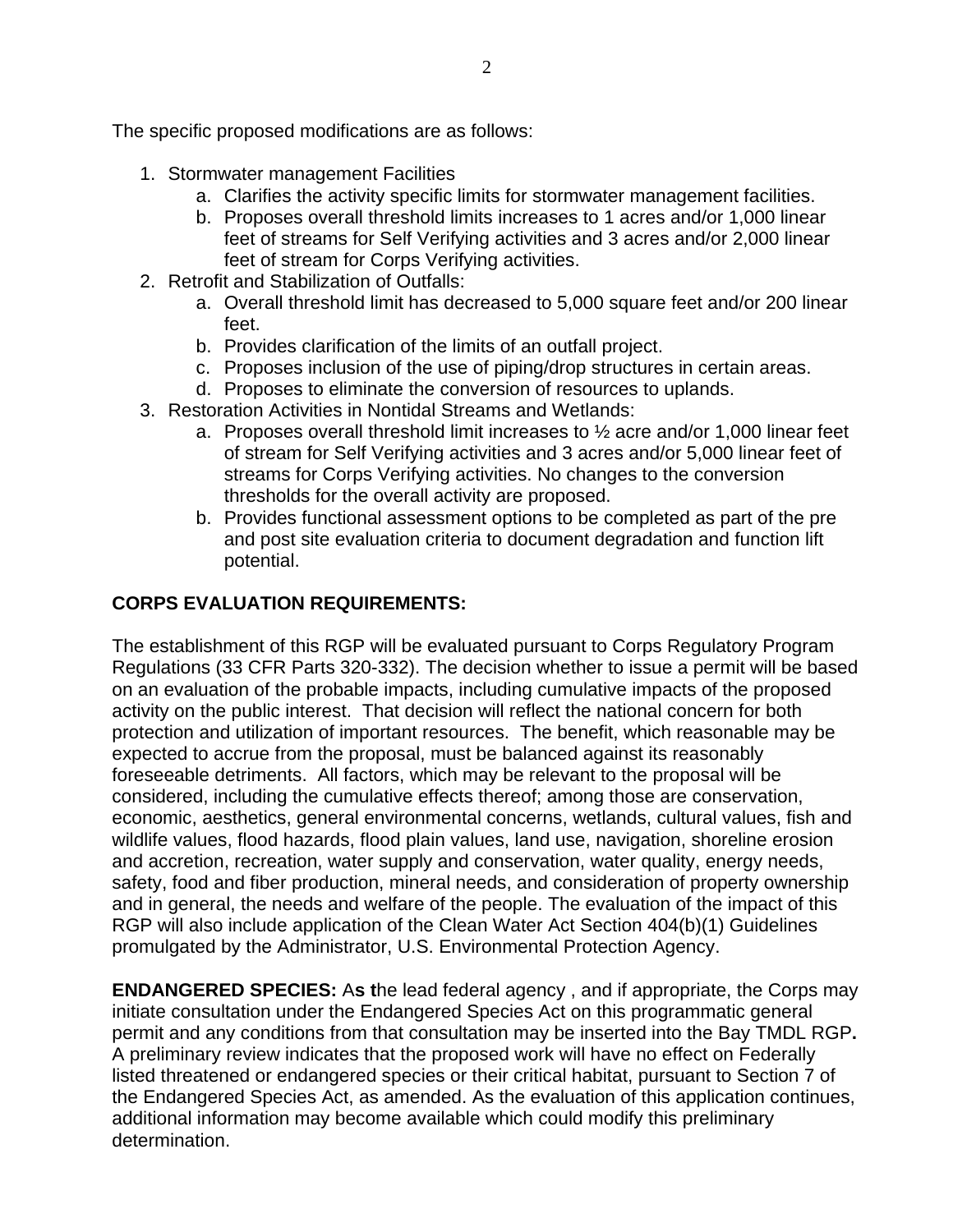**ESSENTIAL FISH HABITAT:** The lead federal agency is responsible for Essential Fish Habitat coordination.The Magnuson-Stevens Fishery Conservation and Management Act (MSFCMA), as amended by the Sustainable Fisheries Act of 1996 (Public Law 04-267), requires all Federal agencies to consult with the National Marine Fisheries Service (NMFS) on all actions, or proposed actions, permitted, funded, or undertaken by the agency that may adversely affect Essential Fish Habitat (EFH), including species of concern, life cycle habitat, or Habitat Areas of Particular Concern. The project site does not lie in or adjacent to EFH as described under MSFCMA for managed species under the MSFCMA. The Corps has made a preliminary determination that the project is not within EFH. This determination may be modified if additional information indicates otherwise. If appropriate, the Corps will be initiating consultation under these authorities on this regional general permit and any conditions from that consultation will be inserted into this Bay TMDL RGP.

#### **HISTORIC RESOURCES:**

The lead federal agency is responsible for historic resources coordination**.** Pursuant to Section 106 of the National Historic Preservation Act (NHPA) of 1966 and applicable guidance, Historic properties include prehistoric and historic archeological sites, and areas or structures of cultural interest. The locations of activities that might be authorized by the proposed Bay TMDL RGP are not known and, therefore, the Corps cannot determine at this time whether any of the activities that would be authorized by the proposed Bay TMDL RGP may affect an historic property listed, or eligible for listing, in the National Register of Historic Places (NRHP). However, if issued, the proposed bay TMDL RGP would not authorize any activity that may affect historic properties listed, or eligible for listing, in the NRHP until the requirements of Section 106 of the NHPA have been satisfied. The Corps will be coordinating with the State Historic Preservation Office on this regional general permit and any conditions from that consultation to protect historic properties will be inserted into the Bay TMDL RGP. Currently unknown archeological, scientific, prehistoric, or historical data may be lost or destroyed by the work to be accomplished under the request permit.

**TRIBAL RESOURCES:** Section 106 of the NHPA also requires federal agencies to consult with federally-recognized American Indian tribes that attach religious and cultural significance to historic properties that may be affected by the agency's undertaking. The lead federal agency is responsible for tribal coordination. Corps Tribal Consultation Policy mandates an open, timely, meaningful, collaborative, and effective deliberative communication process that emphasizes trust, respect, and shared responsibility. The policy further emphasizes that, to the extent practicable and permitted by law, consultation works toward mutual consensus and begins at the earliest planning stages, before decisions are made and actions taken. The Corps final eligibility and effect determination will be based on coordination with interested tribes, in accordance with the Corps current tribal standard operating procedures as appropriate and required, and with full consideration given to the proposed undertaking's potential direct and indirect effects on tribal resources.

**MODIFICATION OF CIVIL WORKS PROJECTS: 33 USC 408 (SECTION 408):** All Section 408 proposals will be coordinated internally at the Corps. The Section 408 decision will be issued along with the Section 404 decision. Please see the following link for more information regarding Section 408: [https://www.nab.usace.army.mil/section408/.](https://www.nab.usace.army.mil/section408/)

**WATER QUALITY CERTIFICATION:** The Corps is required to obtain a water quality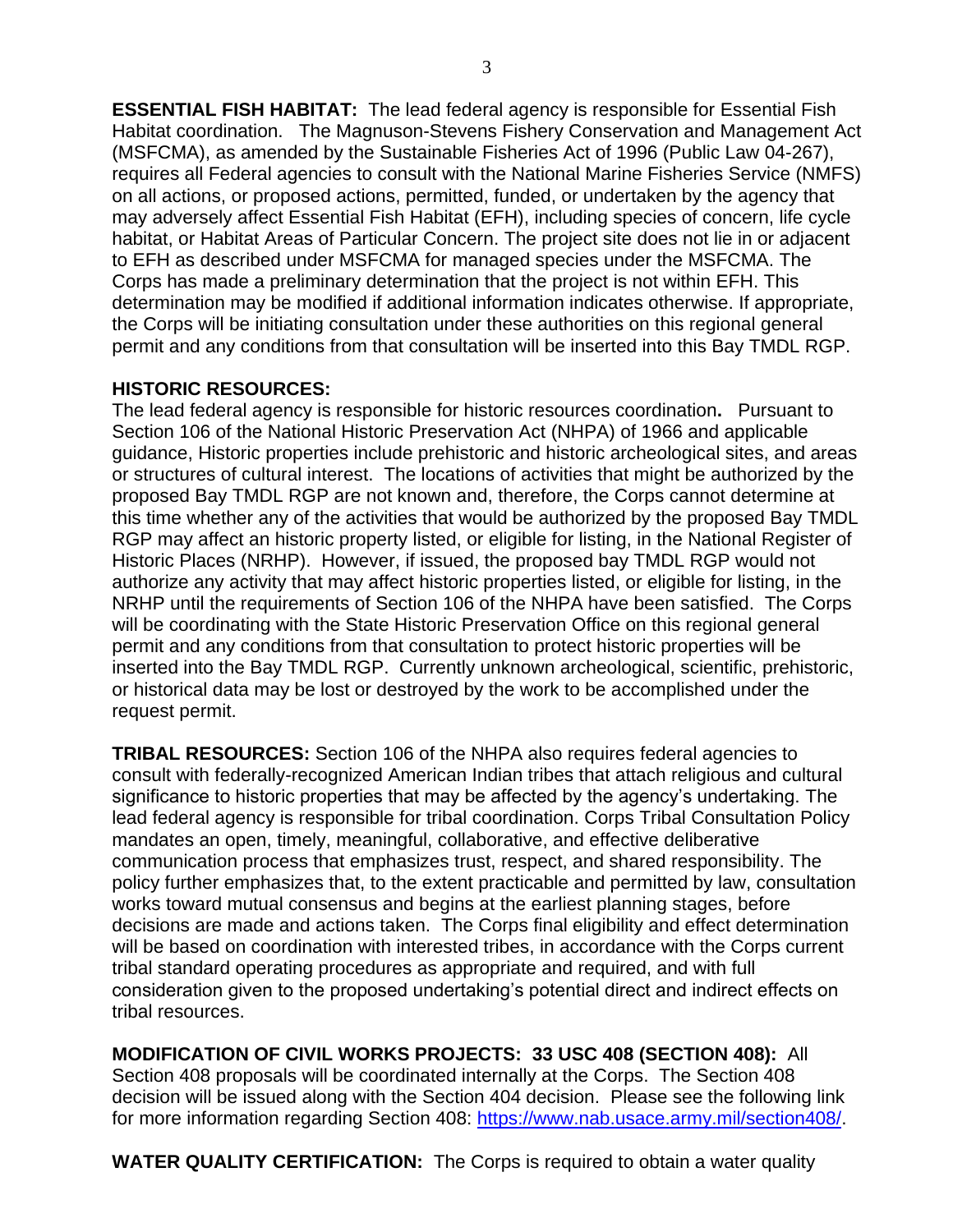certification (WQC) in accordance with Section 401 of the Clean Water Act from Maryland Department of the Environment, District Department of the Environment and Energy, and Virginia Department of Environmental Quality prior to issuance of the Bay TMDL RGP. By this public notice, the Corps is requesting the Maryland Department of the Environment, District Department of the Environment and Energy, and Virginia Department of Environmental Quality to determine whether to issue, deny, to waive water quality Water Quality Verification for this regional general permit. Any written comments concerning the proposed Bay TMDL RGP which relate to WQC must be received by the appropriate agencies within the comment period as specified as above. In Maryland certification must be received by the Wetlands and Waterways Program, Maryland Department of the Environment, Montgomery Park Business Center, 1800 Washington Boulevard, Suite 430, Baltimore, Maryland 21230-1708. In the District of Columbia water quality certification must be received by the District Department of the Environment and Energy, 1200 First Street N.E. 5<sup>th</sup> Floor, Washington, DC 20002. In Virginia the WQC must be sent to the Department of Environmental Quality P.O. Box 1105, Richmond, Virginia 23218. The Section 401 certifying agency has a statutory limit of sixty (60) days to make its decision.

**COASTAL ZONE MANAGEMENT PROGRAMS:** Where applicable, the Corps has certified in this application that the proposed activity complies with and will be conducted in a manner consistent with the approved Coastal Zone Management (CZM) Program. By this public notice, we are requesting the State concurrence or objection to the applicant's consistency statement. Any written comments concerning the proposed Bay TMDL RGP which relate to CZM must be received by the appropriate agencies within the comment period as specified as above. In Maryland certification must be received by the Wetlands and Waterways Program, Maryland Department of the Environment, Montgomery Park Business Center, 1800 Washington Boulevard, Suite 430, Baltimore, Maryland 21230- 1708. In Virginia the CZM must be sent to the Coastal Zone Management Program, Department of Environmental Quality P.O. Box 1105, Richmond, Virginia 23218.

**SUBMISSION OF COMMENTS:** The Corps is soliciting comments from the public; Federal, State, and local agencies and officials; Indian Tribes; and other interested parties in order to consider and evaluate the impacts of this proposed activity. Any comments received will be considered by the Corps to determine whether to issue, modify, condition or deny a permit for this proposal. To make this decision, comments are used to assess impacts on endangered species, historic properties, water quality, general environmental effects, and the other public interest factors listed above. Comments are used in the preparation of an Environmental Assessment and/or an Environmental Impact Statement pursuant to the National Environmental Policy Act. Comments provided will become part of the public record for this action and are subject to release to the public through the Freedom of Information Act. Comments are also used to determine the need for a public hearing and to determine the overall public interest of the proposed activity.

Written comments concerning the work described above related to the factors listed above or other pertinent factors must be received by the U.S. Army Corps of Engineers, Baltimore District within the comment period specified above through postal mail at the address below or electronic submission to the project manager email address below. Written comments should reference the Application Number 2019-00527.

**PUBLIC HEARING REQUESTS:** Any person who has an interest which may be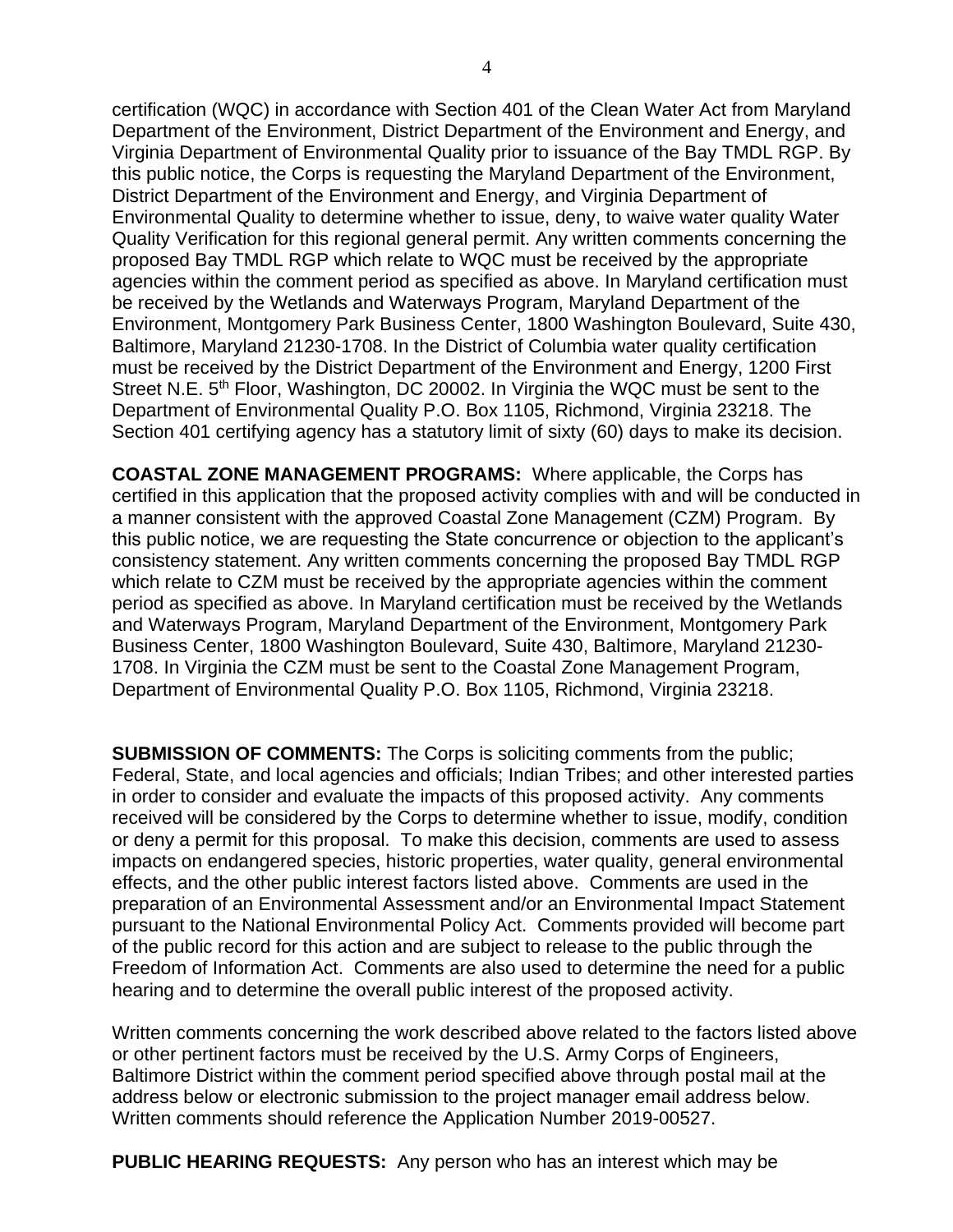adversely affected by the issuance of this permit may request a public hearing. The request, which must be in writing, must be received within the comment period as specified above to receive consideration. Also it must clearly set forth the interest which may be adversely affected by this activity and the manner in which the interest may be adversely affected. The public hearing request may be submitted by electronic mail or mailed to the following address:

> Erica Schmidt (Erica.Schmidt@usace.army.mil) U.S. Army Corps of Engineers, Baltimore District Regulatory Branch 2 Hopkins Plaza Baltimore, Maryland 21201

It is requested that you communicate this information concerning the proposed work to any persons known by you to be interested, who did not receive a copy of this notice.

General information regarding the Corps' permitting process can be found on our website at [https://www.nab.usace.army.mil/Missions/Regulatory.aspx.](https://www.nab.usace.army.mil/Missions/Regulatory.aspx) This public notice has been prepared in accordance with Corps implementing regulations at 33 CFR 325.3. If you have any questions concerning this specific project, or would like to request a paper copy of this public notice, please contact (Ms. Erica Schmidt, (410) 962-6029; Erica.Schmidt@usace.army.mil). This public notice is issued by the Chief, Regulatory Branch.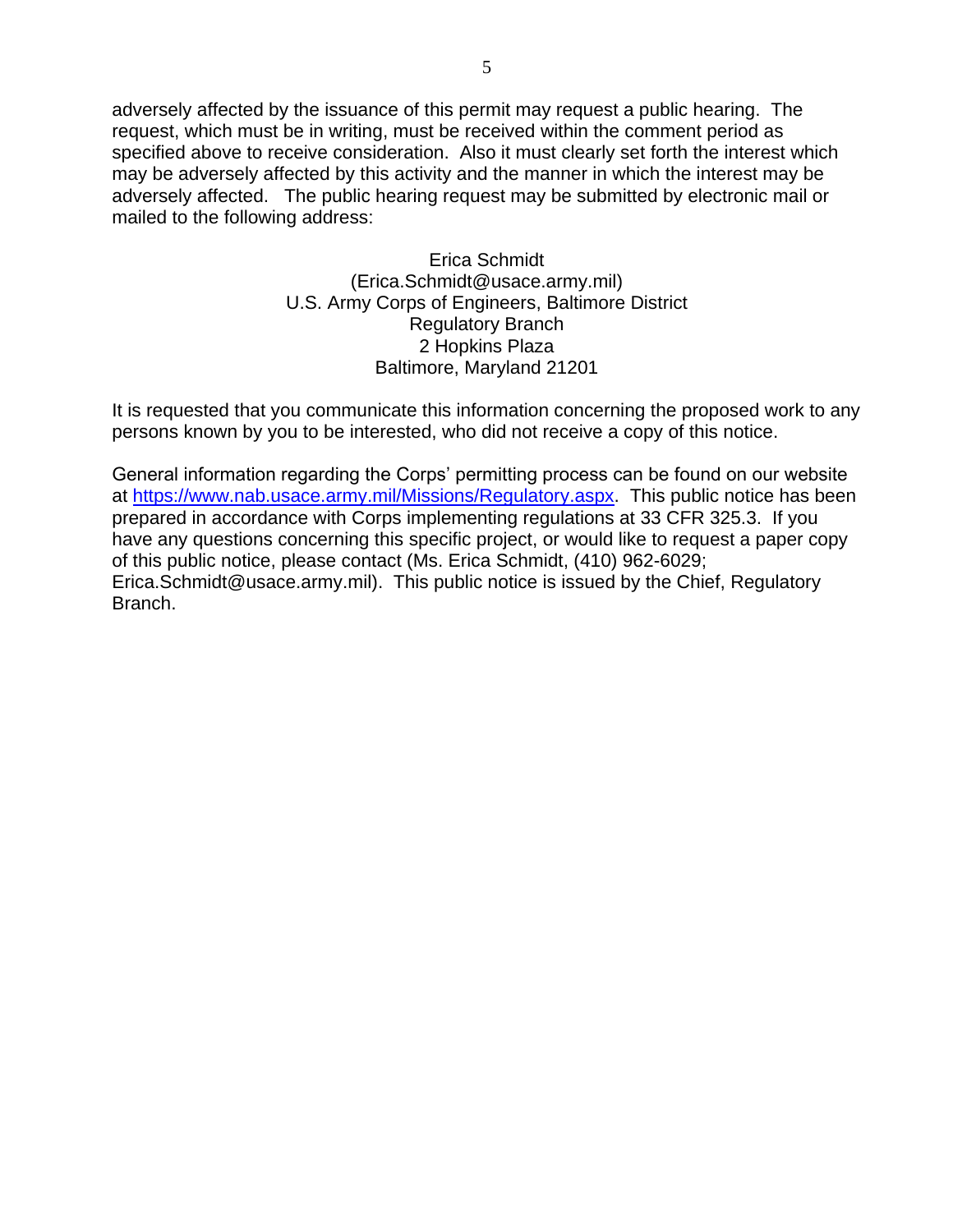# Department of the Army Regional General Permit For Chesapeake Bay Total Maximum Daily Load (TMDL) Activities

Effective: July 1, 2020

Expiration Date: June 30, 2025

The Baltimore District of the U.S. Army Corps of Engineers (Corps) is reissuing this Chesapeake Bay Total Maximum Daily Load Regional General Permit (Bay TMDL RGP) for activities in waters of the U.S., including jurisdictional wetlands, that are part of an acceptable watershed strategy, such as a Chesapeake Bay TMDL Watershed Implementation Plan (WIP), whose purpose is to identify implementation activities needed to meet nutrient and sediment load reduction targets in accordance with the Chesapeake Bay TMDL. Activities authorized by this Bay TMDL RGP include the retrofit of existing stormwater management facilities, the retrofit and stabilization of existing outfalls, and the restoration and enhancement of non-tidal streams and nontidal wetlands.

This Bay TMDL RGP provides a streamlined form of Department of the Army (DA) authorization for activities that provide nutrient and sediment reductions. The development of permit streamlining measures under Section 404 of the Clean Water Act (CWA) for TMDL implementation activities, including stream restoration activities, supports Chesapeake Bay Executive Order (EO) 13508 strategy goals for restoring clean water and recovering habitat and EO 13563, Improving Regulation and Regulatory Review.

## Bay TMDL RGP TABLE OF CONTENTS

| III. |  |
|------|--|
| IV.  |  |
|      |  |
| VI.  |  |
| VII. |  |
|      |  |
| IX.  |  |
|      |  |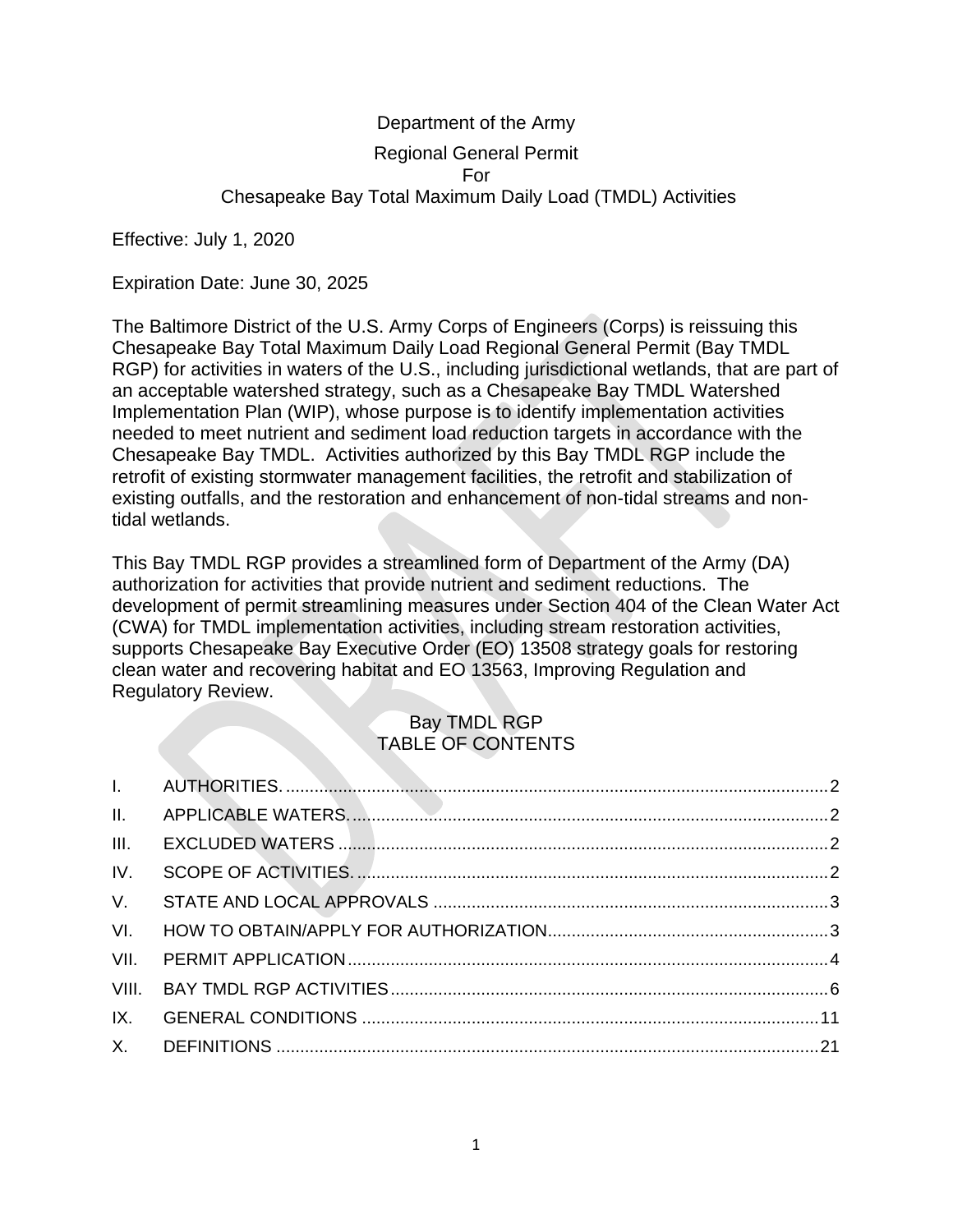- <span id="page-6-0"></span>**I. AUTHORITIES:** Section 404 of the Clean Water Act (CWA) for the discharge of dredged or fill material into waters of the U.S.
- <span id="page-6-1"></span>**II. APPLICABLE WATERS:** Applicable waters include nontidal waters and nontidal wetlands in the Chesapeake Bay watershed within the State of Maryland, the District of Columbia, Fort Belvoir, Fort Myer, and the Pentagon in Virginia.
- <span id="page-6-2"></span>**III. EXCLUDED WATERS:** Excluded waters are locations that this permit is not applicable. Excluded waters include the Coastal Bays in Worcester County, Maryland, and the waters located in the Ohio River drainage in Western Maryland. Additional excluded waters of Maryland include adjacent and contiguous jurisdictional wetlands to Back Creek (of the Chesapeake and Delaware Canal) east of a line extending from Welch Point to Courthouse Point to the Delaware line and to the Second Street Bridge to the south; Herring Creek east of the line extending from Welch Point to Courthouse Point to the dam that crosses Herring Creek; and Long Branch to the Boat Yard Road Bridge to the north. These areas are within the regulatory geographic boundary of the Philadelphia District.
- <span id="page-6-3"></span>**IV. SCOPE OF ACTIVITIES:** This Bay TMDL RGP applies to the discharge of dredged or fill material, including all attendant features both temporary or permanent, which individually and cumulatively result in direct or indirect impacts to waters regulated by Section 404 of the CWA. The term "impacts to waters of the United States" as used herein for the purpose of determining Bay TMDL RGP eligibility means the acreage of impacts to waters of the United States, including wetlands which are adversely affected by the project though mechanical land clearing and/or permanent flooding, excavating, or draining because of the regulated activity. Acreage of impacts to stream channels shall be measured along the centerline of the stream and bank to bank at the ordinary high water mark line. Authorization under the Bay TMDL RGP requires compliance with all of the terms and conditions of the Bay TMDL RGP, including activity specific acreages and linear foot impact threshold. The activities authorized must have only minimal individual and cumulative adverse effects on the environment. The cumulative total of all impact areas associated with a single and complete project is the basis for determining whether the project is eligible for authorization under the Bay TMDL RGP.
	- A. Self-Verified Activities: Discharges of dredged or fill material as described in the Self Verifying Activities description of activities in Section VIII that comply with the terms and conditions contained in the Bay TMDL RGP and have only minimal individual and cumulative adverse impacts on the environment are authorized by the Corps..
	- B. Corp Verified Activities: Discharges of dredged or fill material, as described in the Corps Verifying Activities description in Section VIII of the Bay TMDL RGP, will be reviewed and verified on a project-specific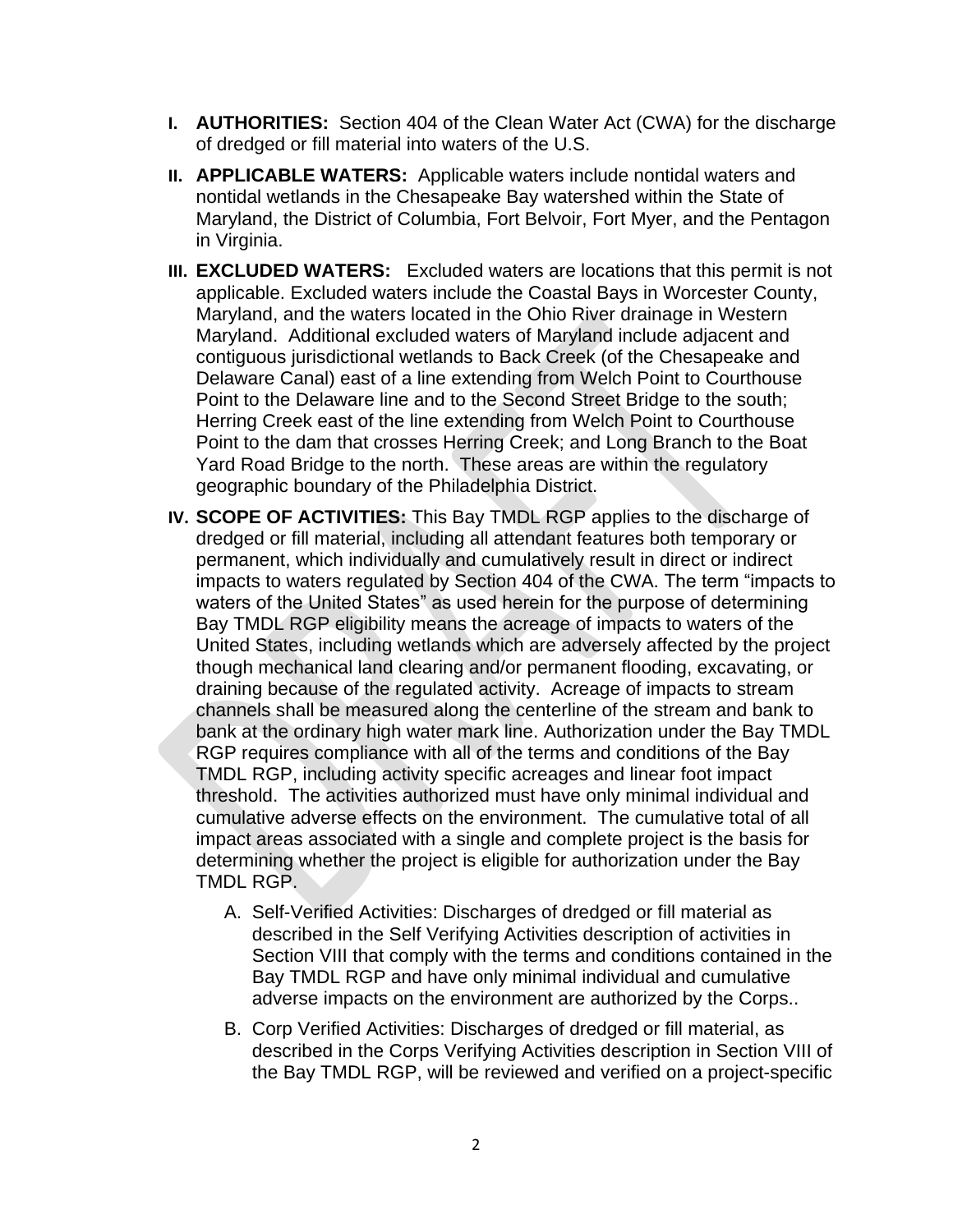basis by the Corps and appropriate resource agencies to determine whether such activities may be authorized under this Bay TMDL RGP.

- <span id="page-7-0"></span>**V. STATE AND LOCAL APPROVALS:** This Bay TMDL RGP does not obviate the need to obtain all other Federal, state, or local permits required by law
- <span id="page-7-1"></span>**VI. HOW TO OBTAIN/APPLY FOR AUTHORIZATION:** All applicants must submit a Joint Permit Application (JPA) with the required activity(ies) specific documentation. Proposed activities that qualify for self-verification in accordance with the activity specific terms and conditions of this Bay TMDL RGP may proceed without written verification by the Corps once all required documents are received by the Corps and provided that all required State and local authorizations are obtained. For those activities requiring Corps Verification, the application will be reviewed by the Corps. When a Corps Verification is required, construction of the activity may not begin until the applicant has been notified in writing by the Corps that the activity is eligible for authorization under the Bay TMDL RGP with any special conditions, if applicable, and all State and local authorizations have been obtained.
	- A. All applications for regulated activities under this Bay TMDL RGP shall be completed using the established Corps permit application procedures for Maryland, Virginia, and the District of Columbia. Activities may qualify for this Bay TMDL RGP whether or not they are regulated by the State. Please see the Baltimore District website at [https://www.nab.usace.army.mil/Missions/Regulatory/Permit-Types](https://www.nab.usace.army.mil/Missions/Regulatory/Permit-Types-and-Process/)[and-Process/](https://www.nab.usace.army.mil/Missions/Regulatory/Permit-Types-and-Process/) for more information on permit application procedures by state and locality.
	- B. Self-Verification: All terms and conditions of this Bay TMDL RGP still apply to self-verified activities. Self-verified activities authorized by this RGP may commence after the applicant has documented in the selfverification form the following:
		- 1. Confirmed that the activity will be conducted in compliance with the terms and conditions of this Bay TMDL RGP, which may include consultation with the Corps and/or outside relevant Federal and State agencies. Examples of pertinent laws that must be considered include the National Historic Preservation Act, Endangered Species Act, and State regulatory requirements. Applicants are encouraged to contact the Corps with selfverification eligibility questions. Activities not meeting the selfverification criteria require the submittal of an application using the established Corps permit application procedures (see [https://www.nab.usace.army.mil/Missions/Regulatory.aspx\)](https://www.nab.usace.army.mil/Missions/Regulatory.aspx).
		- 2. Obtained all required State and local authorizations.
	- C. Corps Verification: For activities that do not qualify for self-verification or where otherwise required by the terms of this Bay TMDL RGP, the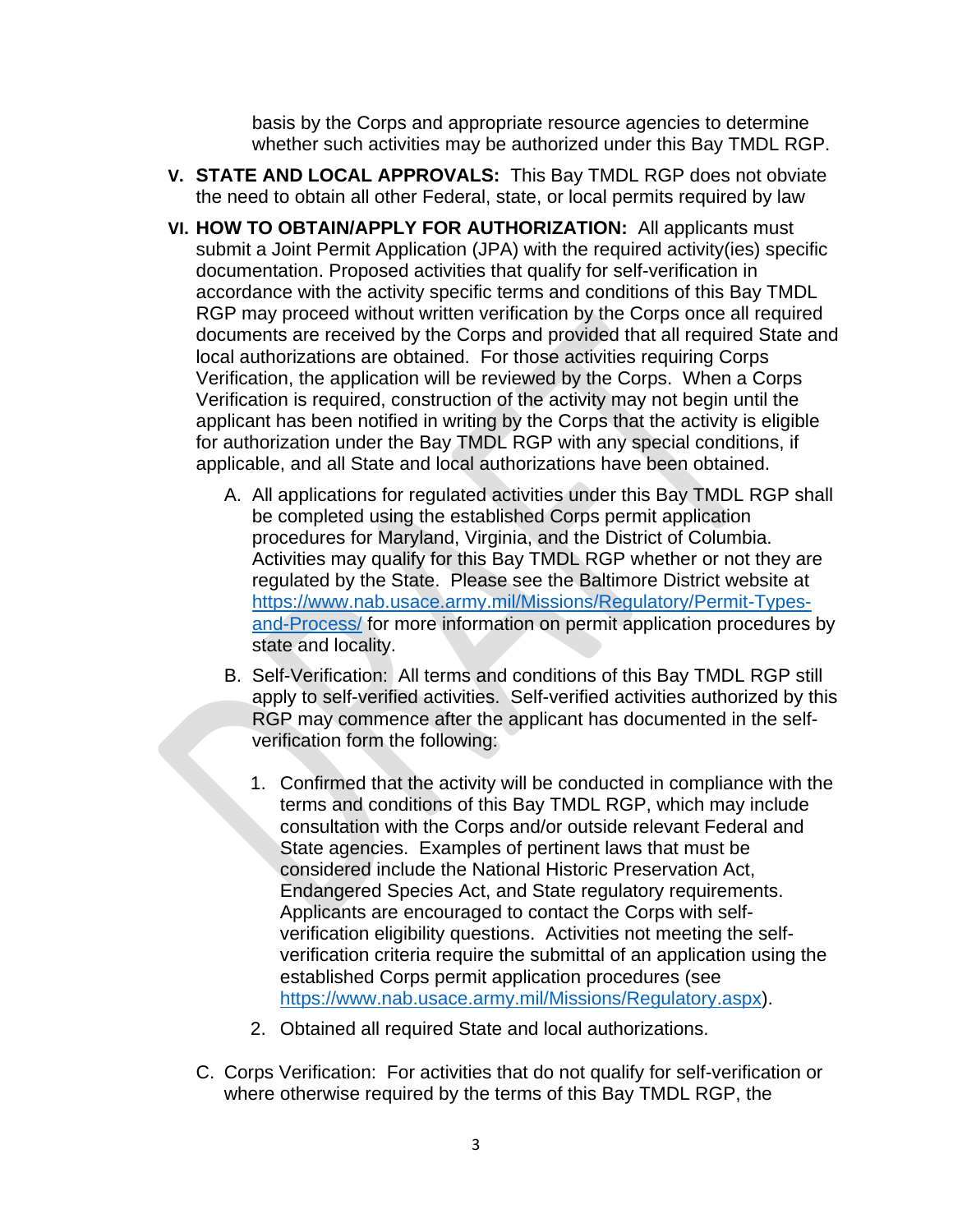applicant must obtain written verification from the Corps before starting work in waters of the U.S., including wetlands. The Corps will review all applications for activities and will coordinate review of the application with the appropriate Federal and state agencies and Federally-recognized tribes. To be eligible and subsequently verified, an activity must result in no more than minimal adverse effects on the aquatic environment as determined by the Corps.

- D. To avoid and minimize adverse impacts to waters of the United States, the Bay TMDL RGP verification may include site-specific special conditions.
- E. Alternative Permit Type: Projects that are not authorized by this Bay TMDL RGP require authorization under an alternative permit type (e.g., State Programmatic General Permit, Nationwide Permit, or Individual Permit). Applicants must submit an application in accordance with the established Corps permit application procedures for that locality. This Bay TMDL RGP does not affect the Corps Individual Permit review process or activities exempt from Corps regulation. For general information and application forms, see the Baltimore District website at: [https://www.nab.usace.army.mil/Missions/Regulatory/Permit-Types-and-](https://www.nab.usace.army.mil/Missions/Regulatory/Permit-Types-and-Process/)[Process/](https://www.nab.usace.army.mil/Missions/Regulatory/Permit-Types-and-Process/)
- F. Notwithstanding compliance with the terms and conditions of the Bay TMDL RGP, the Corps retains discretionary authority to require a Corps Individual Permit review for any project based on concerns for the aquatic environment or for any other public interest factor. This authority is invoked, on a case-by-case basis, whenever the Corps determines that the potential consequences of the proposal warrant individual review, based on concerns stated above. This authority may be invoked for projects with cumulative environmental impacts that are more than minimal or if there is a special resource or concern associated with a particular project, which is not addressed with stipulations of the Bay TMDL RGP and warrants greater review.

<span id="page-8-0"></span>**VII. PERMIT APPLICATION:** A complete permit application must contain the information specified on the application form and the following information. In general, the level of detail needed will be based on the size and complexity of the proposed project:

A. Watershed Strategy: A statement that describes the acceptable watershed strategy and how it supports selection of the project site. The statement shall include information regarding how the acceptable watershed strategy has incorporated upland best management practices, upland stormwater management retrofits, and Low Impact Development (LID) practices to the maximum extent practicable. An acceptable watershed strategy for identifying nutrient and sediment reduction activities is required to focus retrofit and restoration efforts at locations that will provide the most benefit in terms of sediment and nutrient reduction.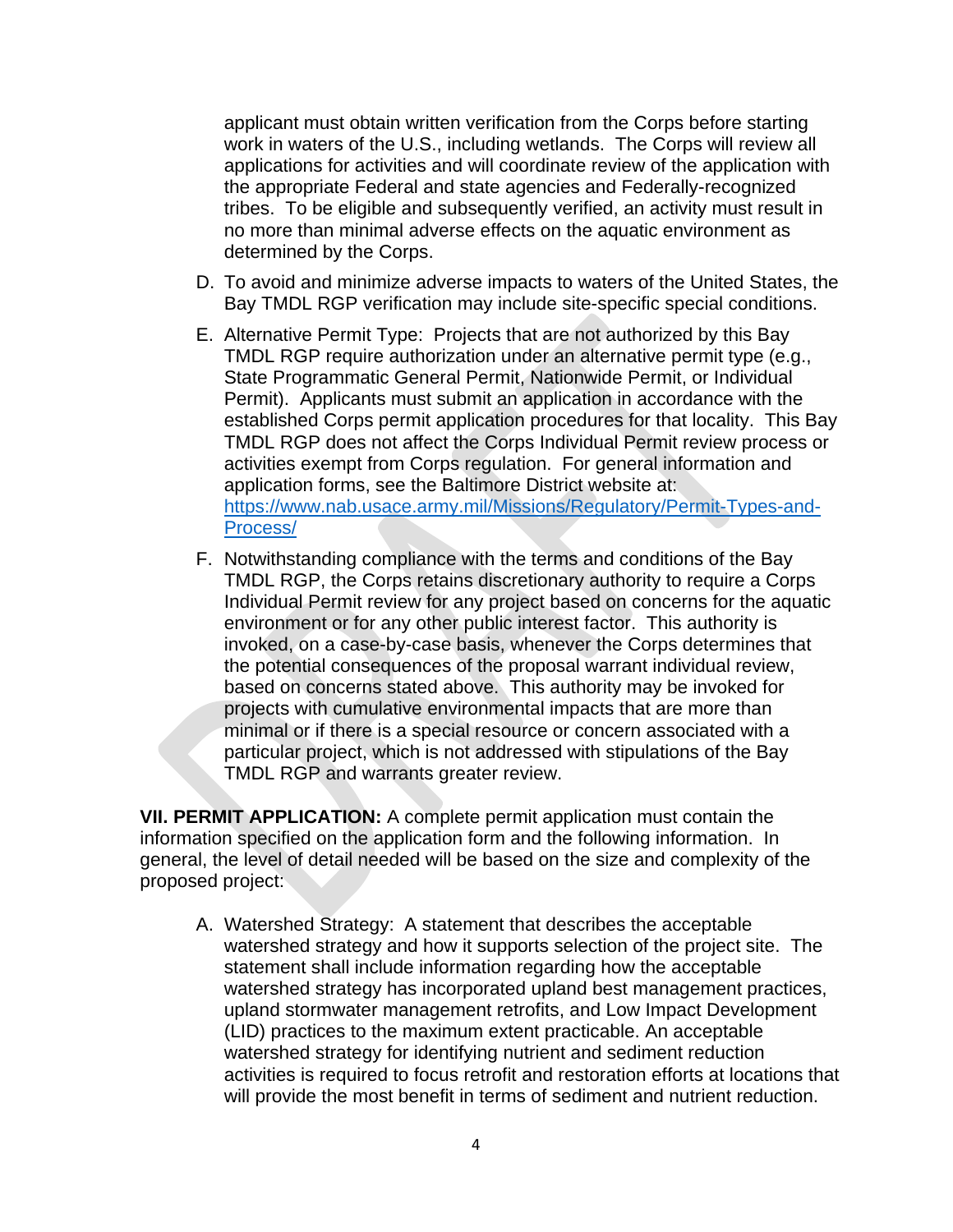- B. Temporary Impact Restoration Narrative: A restoration narrative identifying how all temporary fills and structures will be removed and the area restored to pre-construction conditions.
- C. Historic and Cultural Resources Correspondence: Evidence (i.e., correspondence) that the applicant has already contacted and received a response from the State Historic Preservation Office (SHPO) concerning historic properties that may be affected by the proposed activity. Useful information regarding cultural resources may be obtained by using the following websites. (Refer to General Condition 16-Historic Properties for further information).
	- 1. In Maryland: <https://mht.maryland.gov/>
	- 2. In Virginia: [http://epix.dhr.virginia.gov](http://epix.dhr.virginia.gov/)
	- 3. In District of Columbia: <http://planning.dc.gov/historicpreservation>
- D. Endangered Species Correspondence: Evidence (i.e., correspondence) that the applicant has already contacted and received a response from the U.S. Fish and Wildlife Service (FWS) concerning any Federally listed or proposed threatened and endangered species and designated or proposed critical habitat that may be affected by the proposed activity. Information on Federally listed or proposed threatened and endangered species and designated or proposed critical habitat can be obtained using the following websites. (Refer to General Condition 20-Endangered Species for further information):
	- 1. In Maryland and the District of Columbia: [http://www.fws.gov/chesapeakebay/EndSppWeb/ProjectReview/Ind](http://www.fws.gov/chesapeakebay/EndSppWeb/ProjectReview/Index.html) [ex.html](http://www.fws.gov/chesapeakebay/EndSppWeb/ProjectReview/Index.html)
	- 2. In Virginia: [http://www.fws.gov/northeast/virginiafield/endangered/projectreview](http://www.fws.gov/northeast/virginiafield/endangered/projectreviews.html) [s.html](http://www.fws.gov/northeast/virginiafield/endangered/projectreviews.html)
- E. Prospective permittees are not relieved of the obligation to comply with other Federal laws such as the National Historic Preservation Act, the Endangered Species Act, and Section 14 of the Rivers and Harbors Act (Section 408). A Corps verification is required (even if proposed project is within the self-verification thresholds) if the activity:
	- 1. May affect Federally listed or proposed threatened or endangered species or designated or proposed critical habitat,
	- 2. Has the potential to cause effects to any historic properties listed, determined to be eligible for listing in, or potentially eligible for listing in the National Register of Historic Places, including previously unidentified properties and/or,
	- 3. Has the potential to alter, or temporarily or permanently occupy or use any U.S. Army Corps of Engineers federally authorized Civil Works project or dams, Levees, Easements, Federal Navigation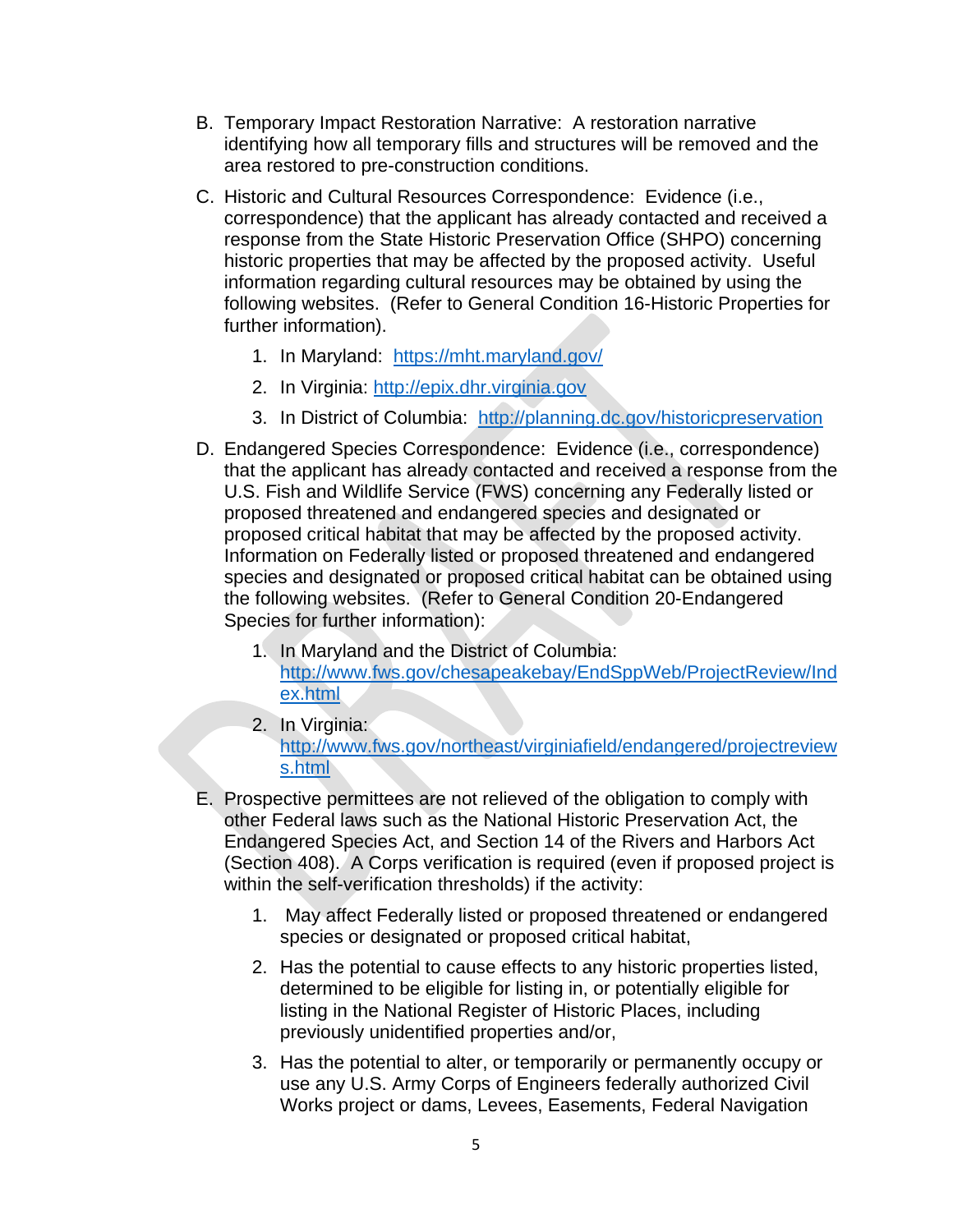Channel, including Corps-constructed projects administered by Local Sponsors.

4. If a cultural resource or endangered species survey has been completed for the project site, reports documenting the results of the survey shall be submitted with the application to facilitate the Corps review. In cases where the prospective permittee has notified the Corps that Federally listed species, critical habitat, historic properties, and/ or federally authorized Civil Works projects might be affected by the project or is in the vicinity of the project, the prospective permittee may not begin the activity until notified by the Corps in writing that the requirements of the Endangered Species Act, the National Historic Preservation Act, and/or Section 408 have been satisfied and that the activity is authorized.

#### <span id="page-10-0"></span>**VIII. BAY TMDL RGP ACTIVITIES**

- A. **Retrofits of Existing Stormwater Management Facilities**: This activity authorizes the discharge of dredged or fill material into waters of the U.S., including jurisdictional wetlands, where the activity is part of an acceptable watershed strategy, such as a Chesapeake Bay TMDL Watershed Implementation Plan (WIP), whose purpose is to identify implementation activities needed to meet nutrient and sediment load reduction targets. Discharges of dredged or fill material into nontidal waters of the United States for the retrofit of existing, currently serviceable stormwater management facilities, which were originally designed and are currently being used for the treatment of stormwater. Activities authorized by this Bay TMDL activity may include, but are not limited to, changing the existing riser structure, creation of forebays, changing pond elevations, or creation of wetland benches. In addition to the general conditions of this permit, all work authorized by this activity, including discharges, must comply with all activity specific impact limits and requirements listed below. (Section 404)
	- 1. Requirements for All Activities:
		- i. The applicant must submit the appropriate permit applicant, plans, supporting documentation according to the permit submittal procedure in Section VII.
		- ii. This activity does not allow for the expansion of facilities outside the existing as-built footprint.
		- iii. Minimum downstream flows must be maintained during work.
		- iv. Activities that are solely designed for general maintenance activities within existing Stormwater Management Facilities must be reviewed under an alternative permit process (e.g. MDSPGP-5).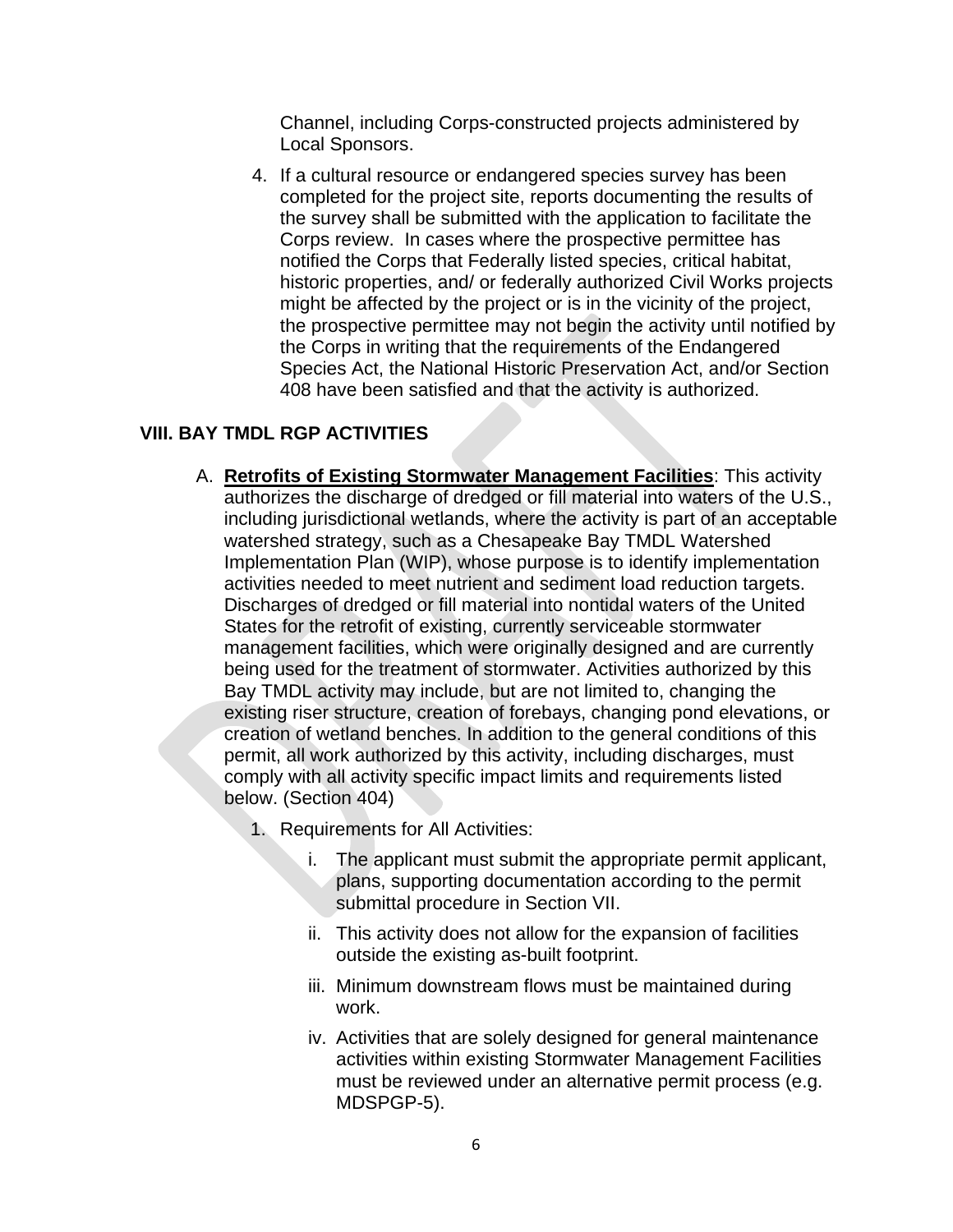- v. Within 30 days of completion of the authorized work all temporary work within the waters of the U.S., including nontidal wetlands must be restored to preconstruction contours and stabilized. Areas that require planting must be planted within first year growing season of completion of the project.
- vi. Within 90 days of completion of the authorized work surveyed as-built drawings, to scale, with control (latitude/longitude) depicting the final work including the restoration of the temporary impacts (Section IX).
- vii. By December 31 of the project completion year the permittee must provide the documentation identified in the Year 1 Post Construction Report (Section IX).
- 2. Projects Qualifying for Self-Verification Limits and Requirements. Activities may commence without written verification from the Corps after the applicant has submitted the appropriate documentation, met the requirements, General Conditions (Section IX), and limits outlined below:
	- i. This activity only authorizes permanent impacts not to exceed 1 acres of nontidal waters and wetlands, including 1,000 linear feet of stream channel.
- 3. Projects Qualifying for Corps Verification Limits and Requirements: Applicants must obtain written verification from the Corps after the submittal of the appropriate documentation, met the requirements, General Conditions (Section IX), and limits outlined below:
	- i. This activity authorizes permanent impacts no greater than 3 acres of nontidal waters and wetlands, including 2,000 linear feet of stream channel.
	- ii. Work proposed in Use III or Use IV (cold water fisheries) waterways (Code of Maryland Regulations (COMAR) Section 26.08.02.02);
	- iii. Work proposed in Tier II watersheds (COMAR 26.08.02.04-  $1)$ .
- B. **Retrofit and Stabilization of Outfalls**: This activity authorizes the discharge of dredged or fill material into waters of the U.S., including jurisdictional wetlands, where the activity is part of an acceptable watershed strategy, such as a Chesapeake Bay TMDL Watershed Implementation Plan (WIP), whose purpose is to identify implementation activities needed to meet nutrient and sediment load reduction targets. Discharges of dredged or fill material into nontidal waters of the United States for retrofit and stabilization of outfall activities in waters of the U.S., including jurisdictional wetlands, where the outfall retrofit activities seek to comply with the Bay TMDLs by minimizing accelerated channel erosion to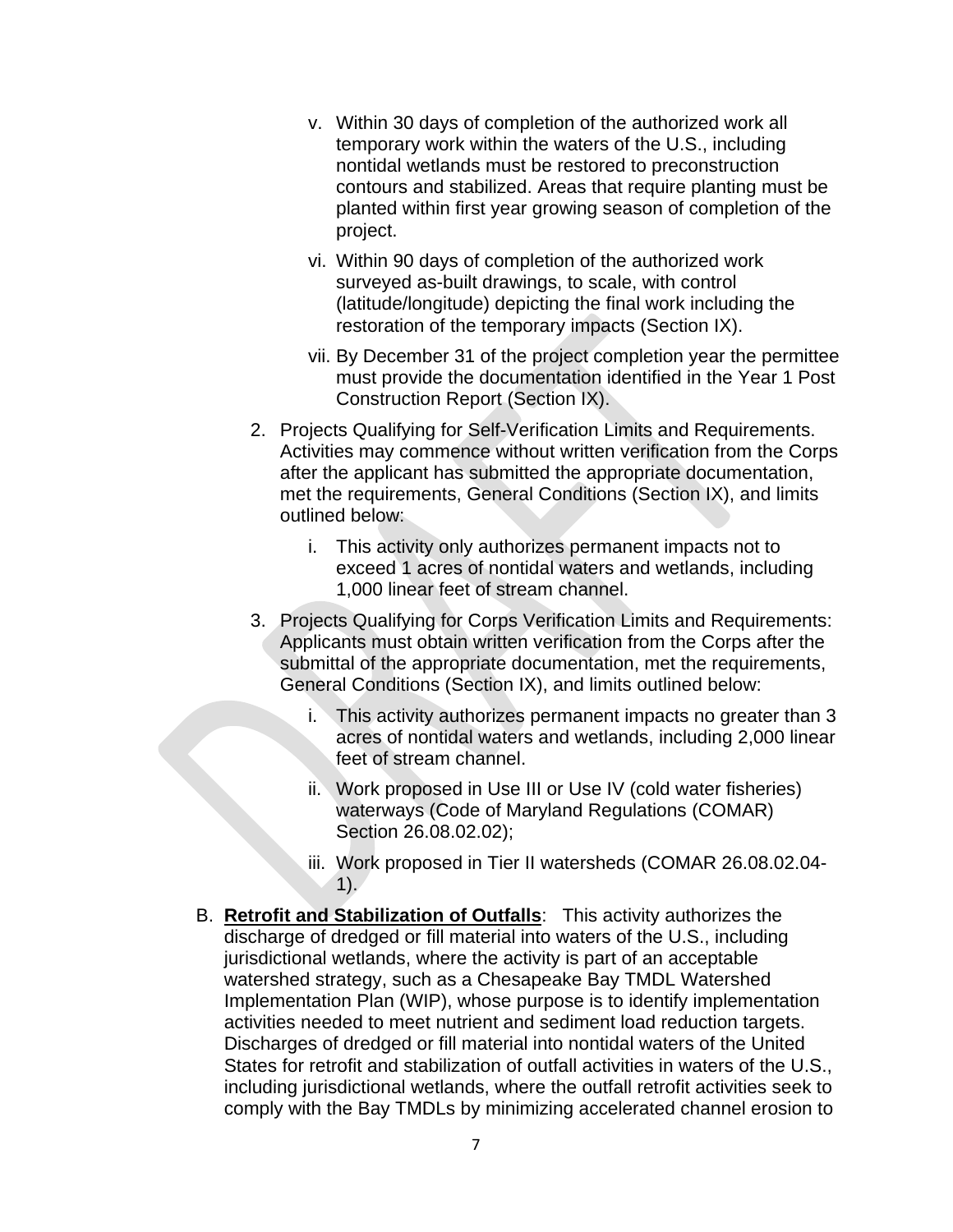reduce pollutant loading. In addition to the general conditions of this permit, all work authorized by this activity, including discharges, must comply with all activity-specific impact limits and requirements listed below.

- 1. Impact Limits and Requirements for All Activities:
	- i. Photo document that the existing (pre-construction) outfall is in a degraded condition must be included in the JPA.
	- ii. Impact Limits: The total permanent impacts to nontidal waters of the U.S. (wetlands, streams, etc.) for the overall project must not exceed 5,000 square feet of nontidal waters and wetlands, including 200 linear feet of stream channel.

iii. Conversion Limits: This Bay TMDL Outfall Retrofit and Stabilization Activity may be used to authorize multiple conversion types for an overall project provided the total extent of all types of conversion does not exceed 5,000 square feet of all waters of the U.S. (i.e., waters and wetlands), including 200 linear feet of streams, rivers, and other open waters. Of the total conversion, the thresholds for specific conversion types indicated below must also not be exceeded. See Section X, "Definitions" of this Bay TMDL RGP for the definition of the term "conversion". The Bay TMDL Outfall Activity conversion thresholds are:

- a. Conversion to Uplands: The loss or conversion of waters of the U.S. (i.e., wetlands and/or streams, rivers, and other open waters) to uplands is not authorized under this Activity.
- b. Conversion of Wetland Plant Community Types: The conversion of one wetland type to another must not exceed 5,000 square feet.
- c. Conversion of Streams or Rivers to Open Waters or Wetlands: The conversion of streams or rivers (excluding wetlands) to open water or wetlands must not exceed 5,000 square feet or 200 linear feet of streams and/or rivers.
- d. Conversion of Wetlands to Other Aquatic Habitat Type: The conversion of wetlands to another aquatic habitat type (e.g., streams, rivers, open water, etc.) must not exceed 5,000 square feet.
- 2. Projects Qualifying for Self Verification: Activities may commence without written verification from the Corps after the applicant has submitted the appropriate documentation that the proposed work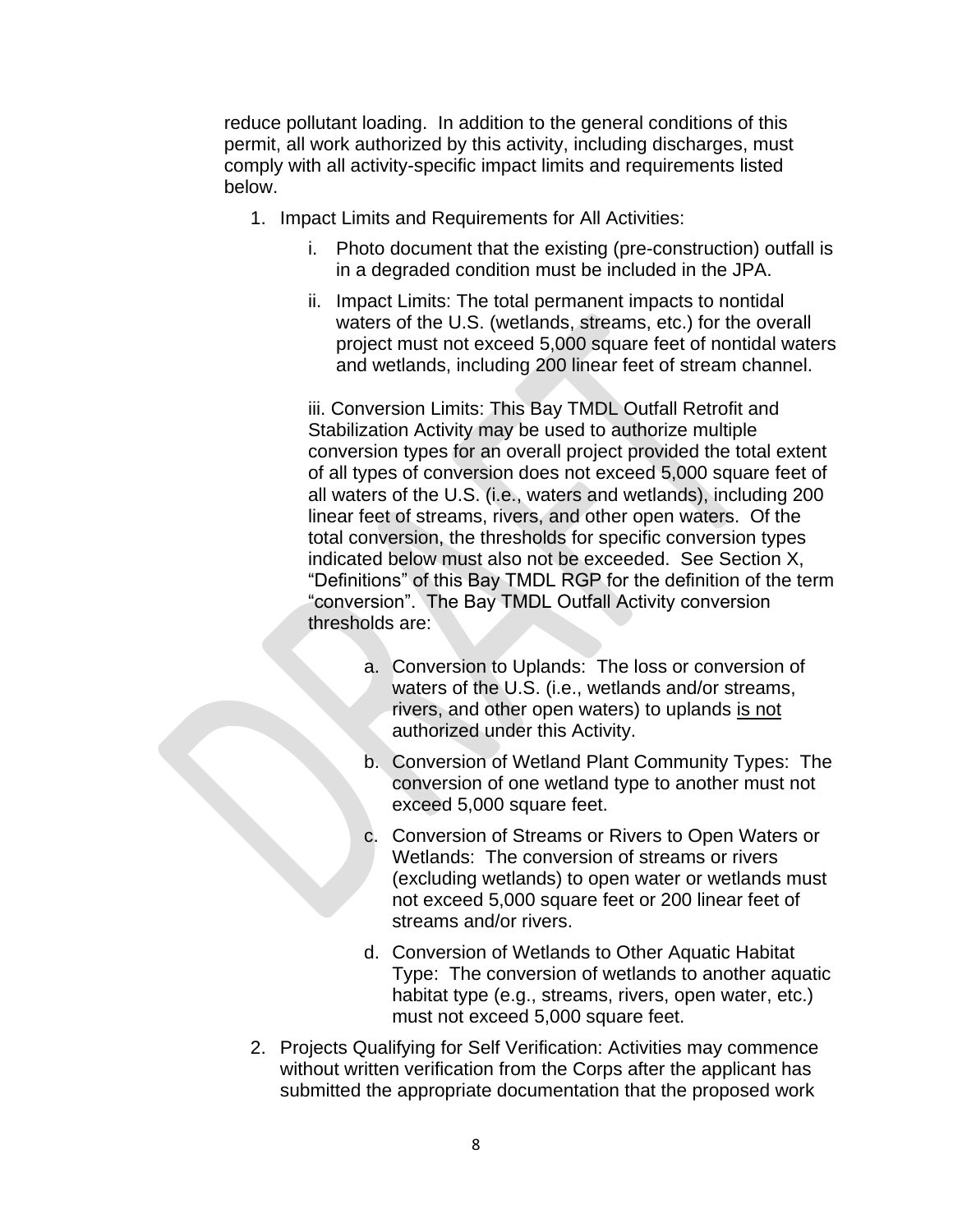meets the activity specific impact limits and requirements and the General Conditions (Section IX) of the RGP.

- 3. Projects Qualifying for Corps Verification: For retrofit and stabilization of existing outfall activities that meet the impact and conversion thresholds in Section VIII.B.1 above the applicant must obtain written verification from the Corps prior to commencing work if/when:
	- a. Work is proposed in Use III or Use IV (cold water fisheries) waterways (COMAR Section 26.08.02.02);
	- b. Work is proposed in Tier II watersheds (COMAR 26.08.02.04-1);
	- c. Work is proposed with impacts to waters of the U.S. associated with an increase/extension of piping of an outfall (e.g., proposed installation of drop structures);
- C. **Restoration Activities in Nontidal Streams and Wetlands**: This activity authorizes stream and wetland restoration and enhancement activities in waters of the U.S., including jurisdictional wetlands, where the activity is part of an acceptable watershed strategy to reduce nutrients and sediments and produces ecological lift within the project site. An example of an acceptable watershed strategy is the Chesapeake Bay TMDL Watershed Implementation Plan (WIP), whose purpose is to identify implementation activities needed to meet nutrient and sediment load reduction targets. In addition to the general conditions of this permit, all work authorized by this activity, including discharges, must comply with all activity-specific impact limits and requirements listed below.
	- 1. Requirements for All Activities:
		- i. For this activity the permit application must include the documentation from Section VII and the following additional information:
			- a. Document that the existing (pre-construction) stream reach is in a degraded condition using a Corps approved Functional or Conditional Assessment Methodology (FCAM) or BIBI Score in combination with geomorphic evidence of stream quality degradation. The applicant must also provide rationale for stream site selection and the proposed design approach using applicable evidence, prioritization tools, and literature.
				- (1) New FCAMS may be approved by the Corps on a case-by-case basis and but must measure parameters in at least two of the following five categories: Hydrology,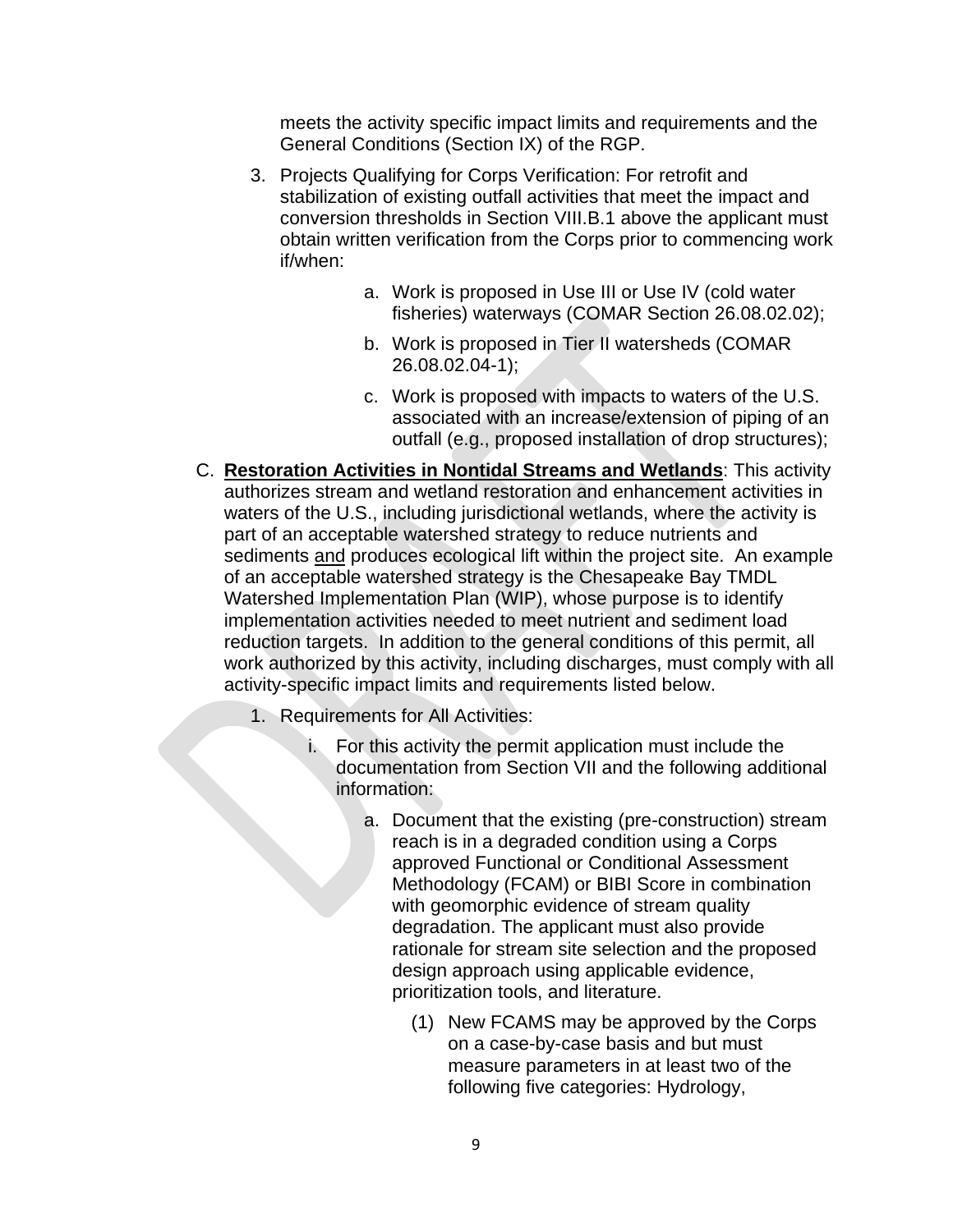Hydraulics, Geomorphology, Water Chemistry, and Biology.

- (1) Degradation is determined by the specific is FCAMS chosen. For example, if using the EPA Rapid Bioassessment Protocol-Habitat Assessment Form a score of marginal to poor would be degraded.
- b. Forecast ecological uplift by: evaluating existing vs projected ecological lift using a Corps approved FCAM in combination with citing applicable research supporting the restoration approach if appropriate.
- c. Activity must result in functional gain (ecological lift) as documented in Existing vs Projected FCAM and Geomorphological/Hydraulic Function-Based parameter.
- ii. The Year 1 Post Construction Report must include:
	- a. Surveyed cross-sections at a minimum of 300 foot intervals.
	- b. Surveyed longitudinal profile capturing the water surface and bed elevation along the thalweg.
	- c. Plan view graphic showing channel alignment and aquatic resources onsite.
- 2. Activities Qualifying for Self-Verification: Activities may commence without written verification from the Corps after the applicant has submitted the appropriate documentation, met the requirements, General Conditions (Section IX), and limits:
	- i. Activities with total permanent impacts not to exceed  $\frac{1}{2}$  acre of nontidal waters and wetlands, including 1,000 linear feet of stream channel.
	- ii. Activities which result in no loss or conversion of waters of the U.S.
- 3. Activities Qualifying for Corps Verification: Applicants must obtain written verification from the Corps after the submittal of the appropriate documentation, meeting requirements, General Conditions (Section IX), and limits outlined below:
	- i. Activities with total permanent impacts no greater than 3 acres of nontidal waters and wetlands, including 5,000 linear feet of stream channel.
	- ii. Activities which result in no more than 200 linear feet and/or 10,000 square feet of loss or conversion of waters of the U.S.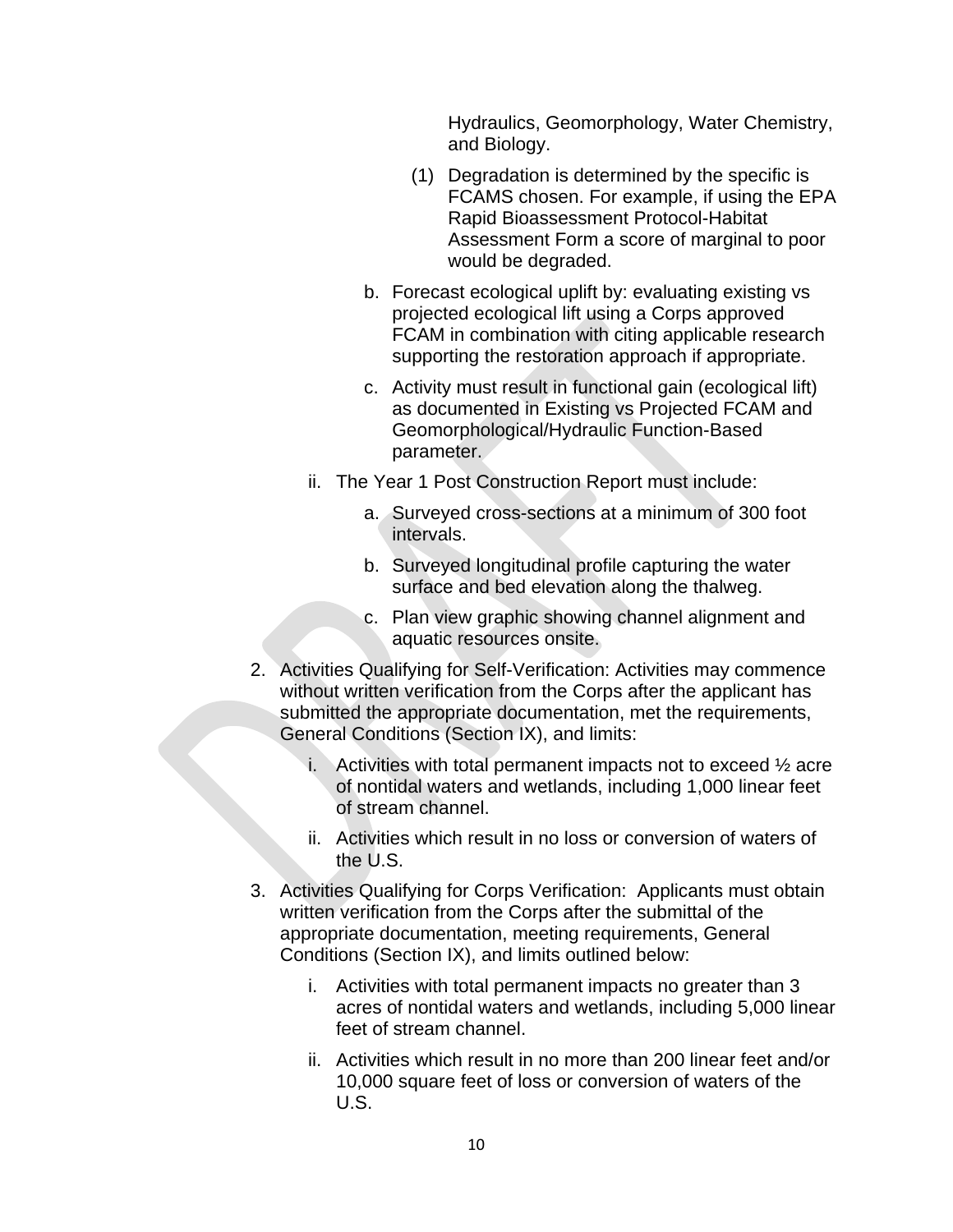- iii. Work in proposed in Use III or Use IV (cold water fisheries) waterways (COMAR Section 26.08.02.02);
- iv. Work in proposed in Tier II watersheds (COMAR 26.08.02.04-1);
- v. Work proposed that could have the potential to cause effects to any historic property listed, determined to be eligible for listing, or potential eligible for listing on the National Register of Historic places, including previously unidentified properties; and
- vi. Work proposed that may have effects on any Federal listed threatened or endangered species or a species proposed for such designation, as identified under the Federal Endangered Species Act, or which will destroy or adversely modify the designated critical habitat of such species
- vii. The permittee must demonstrate ecological uplift and stability by comparing pre-construction and post-construction ecological functions and conditions using an FCAM for three (3) years following construction completion. Postconstruction monitoring must document:
	- a. Performance in regards to design objectives as compared to baseline values
	- b. Vertical stability
	- c. Photographs
	- d. Documentation of ecological lift (which may include scientific literature in combination with a FCAM)
	- e. Performance of riparian vegetation
	- f. Re-establishment of impacted or relocated wetlands.
	- g. The permittee must provide a waters and wetland delineation with the final report to ensure that there has been no additional loss or conversion. If additional loss or conversion is determined the applicant may need to provide compensatory mitigation.
- <span id="page-15-0"></span>IX. **GENERAL CONDITIONS**: Activities do not qualify for this Bay TMDL RGP unless they satisfy ALL of the general conditions listed below:
- 1. Vegetation Protection and Restoration: Riparian and wetland vegetation in the authorized project area shall be protected from unnecessary clearing and disturbance to the maximum extent practicable through:
	- i) Minimization of project and impact footprint;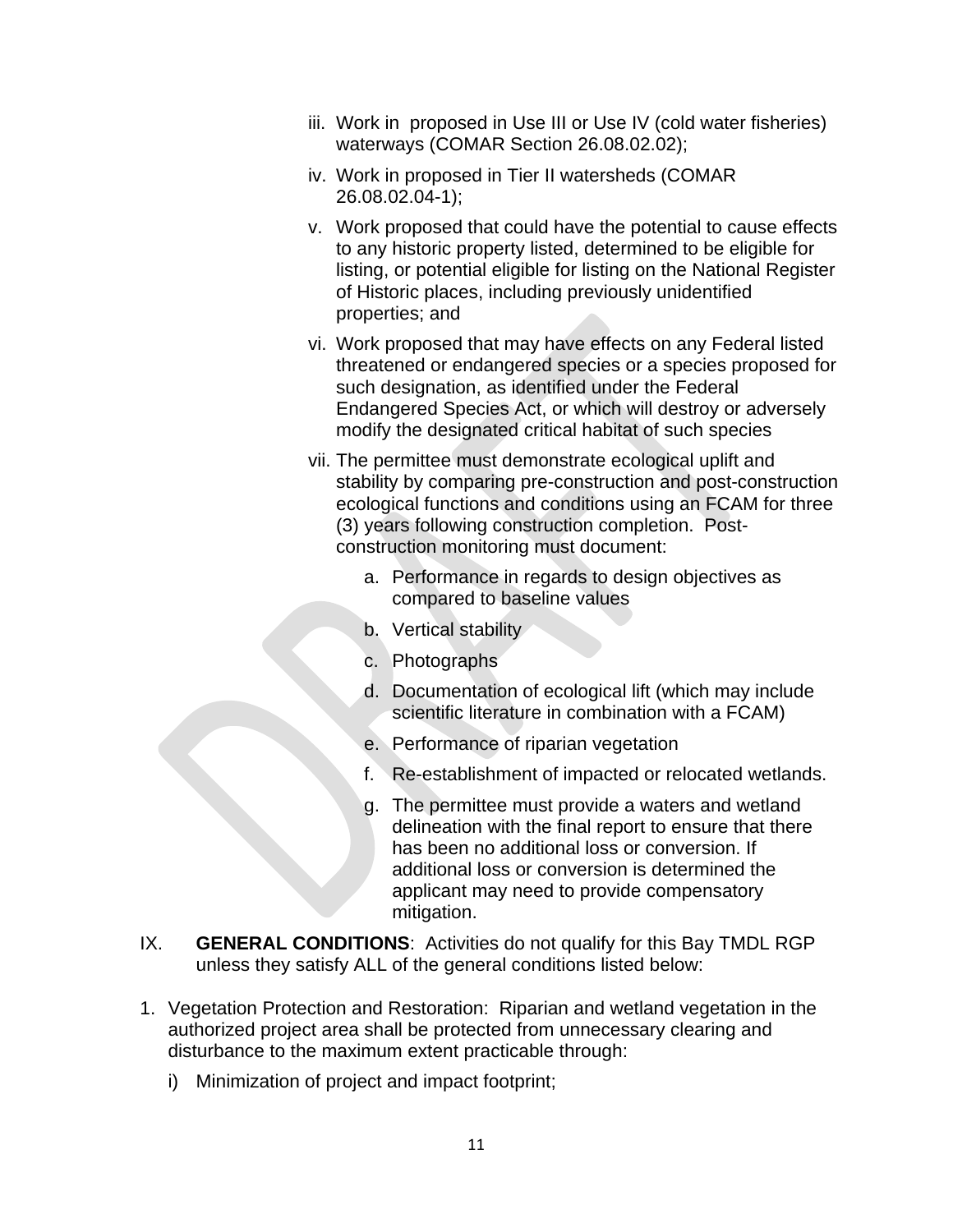- ii) Designation of staging areas and access points in open, upland areas;
- iii) Fencing or other barriers demarking construction areas; or
- iv) Use of alternative equipment (e.g., crane, portable bridges).
- 2. Tidal Waters: No activity, fill, or discharge shall occur channelward of the high tide line.
- 3. Self-sustaining Design: The project must be planned and designed to be selfsustaining.
- 4. Year 1 Post Construction Report: For all activities, the permittee must provide an electronic written post-construction report to the Corps [\(NAB-](mailto:NAB-Regulatory@usace.army.mil)[Regulatory@usace.army.mil\)](mailto:NAB-Regulatory@usace.army.mil) by December 31 of project completion year. The post-construction report shall include: a) The application tracking number & State permit number; b) Location of the completed work (latitude and longitude); c) Dates during which the work occurred; d) A point of contact name and contact information (email and phone) e) surveyed as-built drawings, to scale, with control (latitude/longitude) depicting the final work including the restoration of the temporary impacts; f) A set of geo-referenced photographs that show the preconstruction and post-construction conditions for the project.
- 5. Geographic Applicability: This regional general permit will authorize work undertaken within the geographical limits of the State of Maryland, the District of Columbia, and military installations of northern Virginia under the regulatory jurisdiction of the U.S. Army Corps of Engineers, Baltimore District.
- 6. Compliance Certification: Each permittee must provide a completed and signed Certificate of Compliance documenting completion of the authorized activity. The Corps will provide the permittee the certification document with the Bay TMDL RGP verification letter. Each permittee should retain a copy for their records. The original Certificate of Compliance shall be mailed to: U.S. Army Corps of Engineers, Regulatory Branch, 2 Hopkins Plaza, Baltimore, Maryland 21201 within 30 calendar days of project installation.
- 7. Applicability: Applicability of the Bay TMDL RGP shall be reviewed with reference to the Corps definition of waters of the U.S., including wetlands. Applicants are responsible for delineating boundaries of all waters of the U.S., including wetland boundaries. The identification and delineation of jurisdictional waters of the U.S., including wetlands, must be performed using a multiparameter approach defined in Technical Report Y-87-1, Corps of Engineers Wetlands Delineation Manual, dated January 1987, and applicable supplemental guidance.
- 8. Other Permits: Authorization under the Bay TMDL RGP does not obviate the need to obtain other Federal, state, or local authorizations required by law or to comply with all Federal, state, or local laws.
- 9. Water Quality: Permittees must satisfy any conditions imposed by the States and EPA, where applicable, in their Water Quality Certifications (WQC) for this Bay TMDL RGP pursuant to Section 401 of the Clean Water Act. Where a State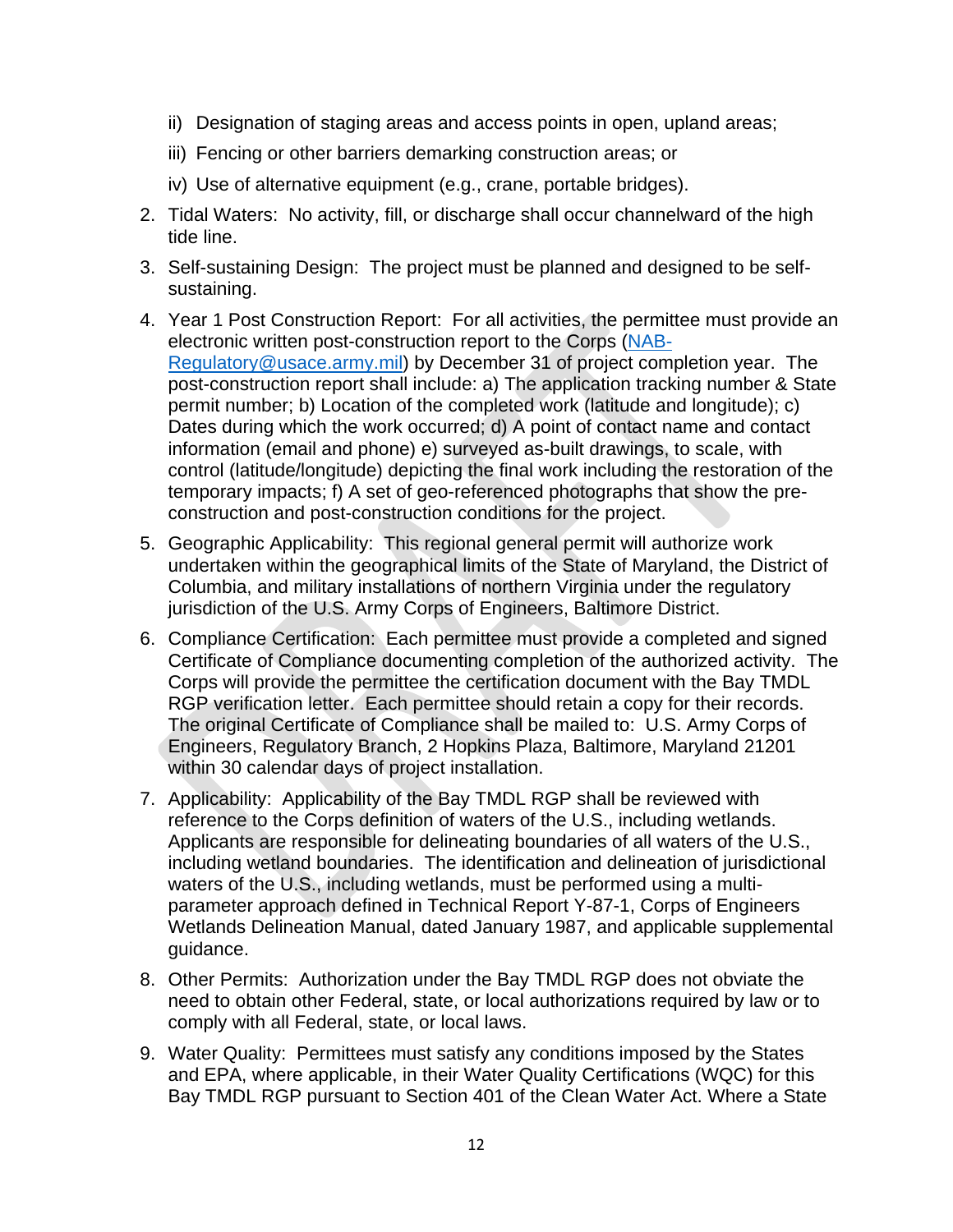has not previously certified compliance of this Bay TMDL RGP with Clean Water Act 401, individual WQC must be obtained or waived. The Corps or State may require additional water quality management measures to ensure that the authorized activity does not result in more than minimal degradation of water quality.

- 10.Coastal Zone Management Consistency (CZM): The Corps determined that all activities authorized by the TMDL RGP will be carried out in a manner consistent with the Maryland Coastal Zone Management Program and the Virginia Coastal Zone Management Program pursuant to Section 307 of the Federal Coastal Zone Management Act of 1972, as amended. Projects located within the Commonwealth of Virginia and the State of Maryland must comply with the applicable conditions of the concurrence letters for this Bay TMDL RGP. Permittees must satisfy any additional conditions imposed by the States in their CZM consistency concurrences for this Bay TMDL RGP.
- 11.Minimal Effects: Projects authorized shall have no more than minimal individual or cumulative adverse environmental effects, as determined by the Baltimore District.
- 12.Discretionary Authority: The Corps retains discretionary authority to require processing of an individual permit for any project based on concerns for the aquatic environment or for any other factor of the public interest (33 CFR 320.4(a)). This authority is exercised on a case-by-case basis.
- 13.Single and Complete Project: This Bay TMDL RGP shall only be applied to single and complete projects. For purposes of this Bay TMDL RGP, a single and complete project means the total project proposed or accomplished by one owner/developer or partnership or other association of owners/developers and which has independent utility. All components of a project, including all attendant features both temporary and permanent, shall be reviewed together as constituting one single and complete project. This Bay TMDL RGP cannot be used more than once for the same single and complete project.
- 14.Multiple General Permit Authorizations: An activity can be authorized by more than one general permit, if the activity is a single and complete project (33 CFR 330.2(i)), that will result in no more than minimal adverse environmental effects, and that will satisfy the terms and conditions of the applicable general permits. However, the project must meet the specific requirements of each general permit and the total extent of project impacts must not exceed the acreage limit of the general permit with the highest specified acreage limit.
- 15.Contractor Compliance: The prospective permittee shall ensure that a copy of the Bay TMDL RGP and Corps verification letter or signed self-verification form are available and visible for reference at the project site and that all personnel with operational control of the site ensure that all appropriate personnel performing work are fully aware of its terms and conditions. Although the permittee may assign various aspects of the work to different contractors or subcontractors, all contractors and sub-contractors shall be expected to comply with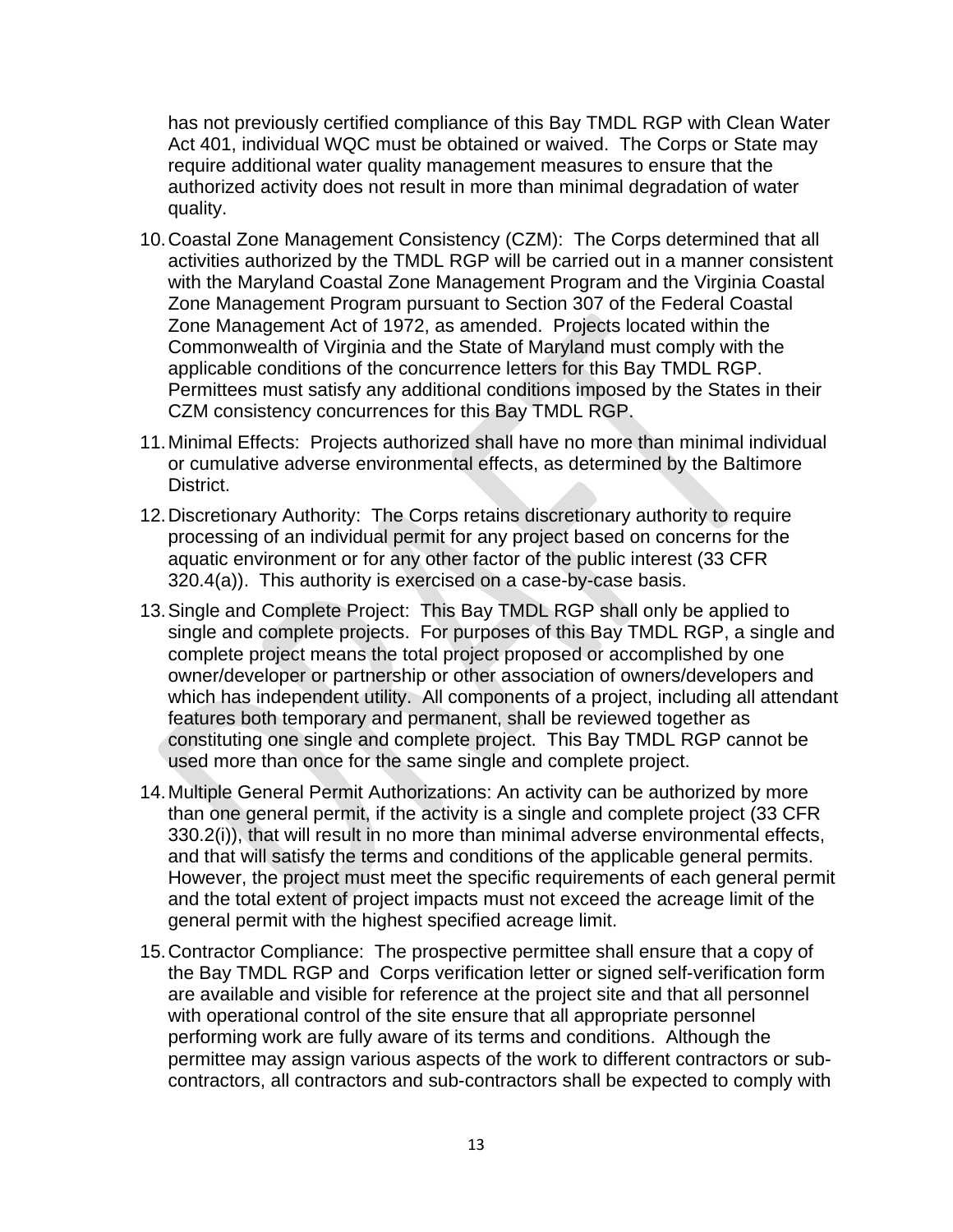all conditions of any general permit authorization. No contract or sub-contract shall require or allow unauthorized work in areas of Corps jurisdiction.

- 16.Historic Properties.
	- i) Any activity authorized by the Bay TMDL RGP shall comply with Section 106 of the National Historic Preservation Act. Assistance regarding information on the location of or potential for presence of historic resources shall be sought from the SHPO, as appropriate, and the National Register of Historic Places. Prior to initiating the work, prospective permittees shall coordinate with and receive written notification/comments (i.e., letter, email, etc.) from the appropriate SHPO:
		- (1) Virginia State Historic Preservation Office, Review and Compliance Division, Department of Historic Resources, 2801 Kensington Avenue, Richmond, VA 23221, Phone: 804-482-6103, Website: http://www.dhr.virginia.gov/ (utilization of the ePIX – Electronic Project Information Exchange is also recommended: [http://epix.dhr.virginia.gov\)](http://epix.dhr.virginia.gov/);
		- (2) Maryland Historical Trust, 100 Community Place, Crownsville, MD 21032, Phone: 410-514-7600, Website: [https://mht.maryland.gov/;](https://mht.maryland.gov/) or
		- (3) DC State Historic Preservation Office, Office of Planning, 1100 4th Street, SW, Suite E650, Washington, DC 20024, Phone: 202-442-7600, Website: [http://planning.dc.gov/historicpreservation.](http://planning.dc.gov/historicpreservation)
	- ii) Prospective permittees must submit an application to the Corps, regardless of the activity specific limits, if the authorized activity may have the potential to cause effects to any historic properties listed in, determined to be eligible for listing in, or potentially eligible for listing in the National Register of Historic Places, including previously unidentified properties. For such activities, the application must state which historic properties may be affected by the proposed work or include a vicinity map indicating the location of the historic properties or the potential for the presence of historic properties. When reviewing applications, the Corps will comply with the current procedures for addressing the requirements of Section 106 of the National Historic Preservation Act. The Corps shall make a reasonable and good faith effort to carry out appropriate identification efforts, which may include background research, consultation, oral history interviews, sample field investigation, and field survey of archaeological and historical resources in the project area. The Corps shall determine whether National Historic Preservation Act Section 106 consultation is required.
	- iii) In cases where the Corps determines that the activity may affect properties listed, or eligible for listing, in the National Register of Historic Places, the activity is not authorized, until the requirements of Section 106 of the National Historic Preservation Act have been satisfied.
	- iv) If the permittee discovers any previously unknown archaeological or other cultural resource while accomplishing the work authorized by the Bay TMDL RGP, the permittee shall immediately notify the Corps of what has been found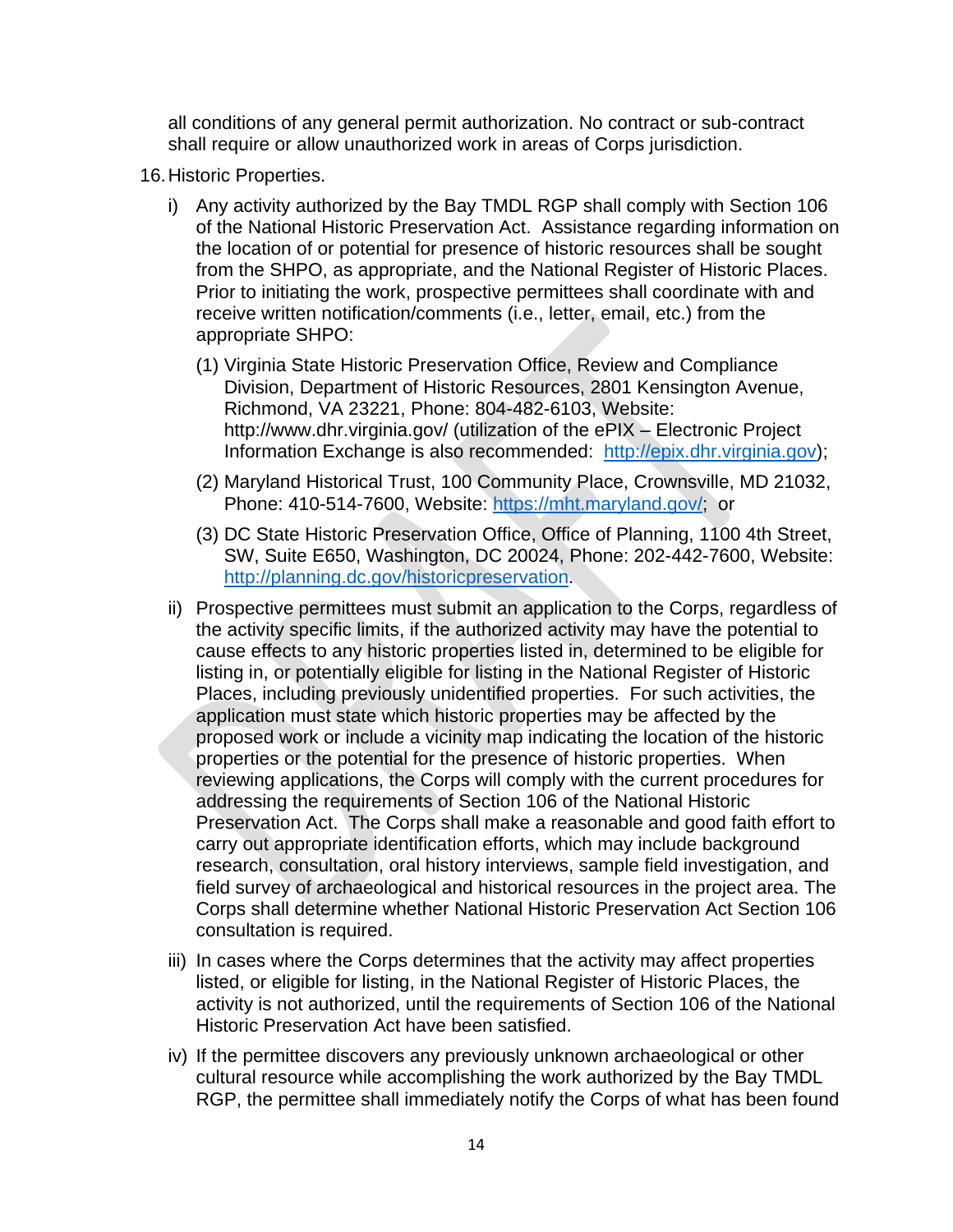and stop work in the permit area until the required coordination has been completed. The permittee shall not begin or continue work until notified by the Corps that the requirements of the National Historic Preservation Act have been satisfied and that the activity may proceed.

- 17.Tribal Rights: No activity or its operation may impair reserved tribal rights, including, but not limited to, reserved water rights and treaty fishing and hunting rights.
- 18.Discovery of Previously Unknown Artifacts: Upon discovery of any previously unknown historic, cultural, or archeological resources or remains while accomplishing the activity authorized by this permit, the permittee must immediately notify this office of what has been found, and avoid construction activities that may affect the resources or remains until the required coordination has been completed. The Corps will initiate the Federal, Tribal, and state coordination required to determine if the items or remains warrant a recovery effort or if the site is eligible for listing in the National Register of Historic Places.
- 19.National Lands: Authorized activities shall not impinge upon the value of any National Wildlife Refuge, National Forest, National Park, or any other area administered by the FWS, U.S. Forest Service, or National Park Service.
- 20.Endangered Species:
	- i) No activity is authorized under this Bay TMDL RGP which is likely to directly or indirectly jeopardize the continued existence of a threatened or endangered species or species proposed for such designation, as identified under the Federal Endangered Species Act (ESA), or which will destroy or adversely modify the proposed or designated critical habitat of such species. No activity is authorized under this Bay TMDL RGP that "may affect" a proposed or listed species or proposed or designated critical habitat, unless project-specific Section 7 consultation addressing the effects of the proposed activity has been completed.
	- ii) Prospective permittees must submit an application if any listed species or designated critical habitat may be affected or is in the vicinity of the project, or if the project is located in designated critical habitat. The application must include the name(s) of the endangered or threatened species that might be affected by the proposed work or that utilizes the designated critical habitat that might be affected by the proposed work. The Corps shall determine if consultation with FWS is required under Section 7 of the ESA. If consultation is required, the prospective permittee shall not begin or continue work until notified by the Corps that the requirements of the ESA have been satisfied and that the activity is eligible for authorization.
	- iii) Authorization of an activity by this Bay TMDL RGP does not authorize the "take" of a threatened or endangered species as defined under the ESA. The Endangered Species Act prohibits any person subject to the jurisdiction of the United States to take a listed species, where "take" means to harass, harm, pursue, hunt, shoot, wound, kill, trap, capture, or collect, or to attempt to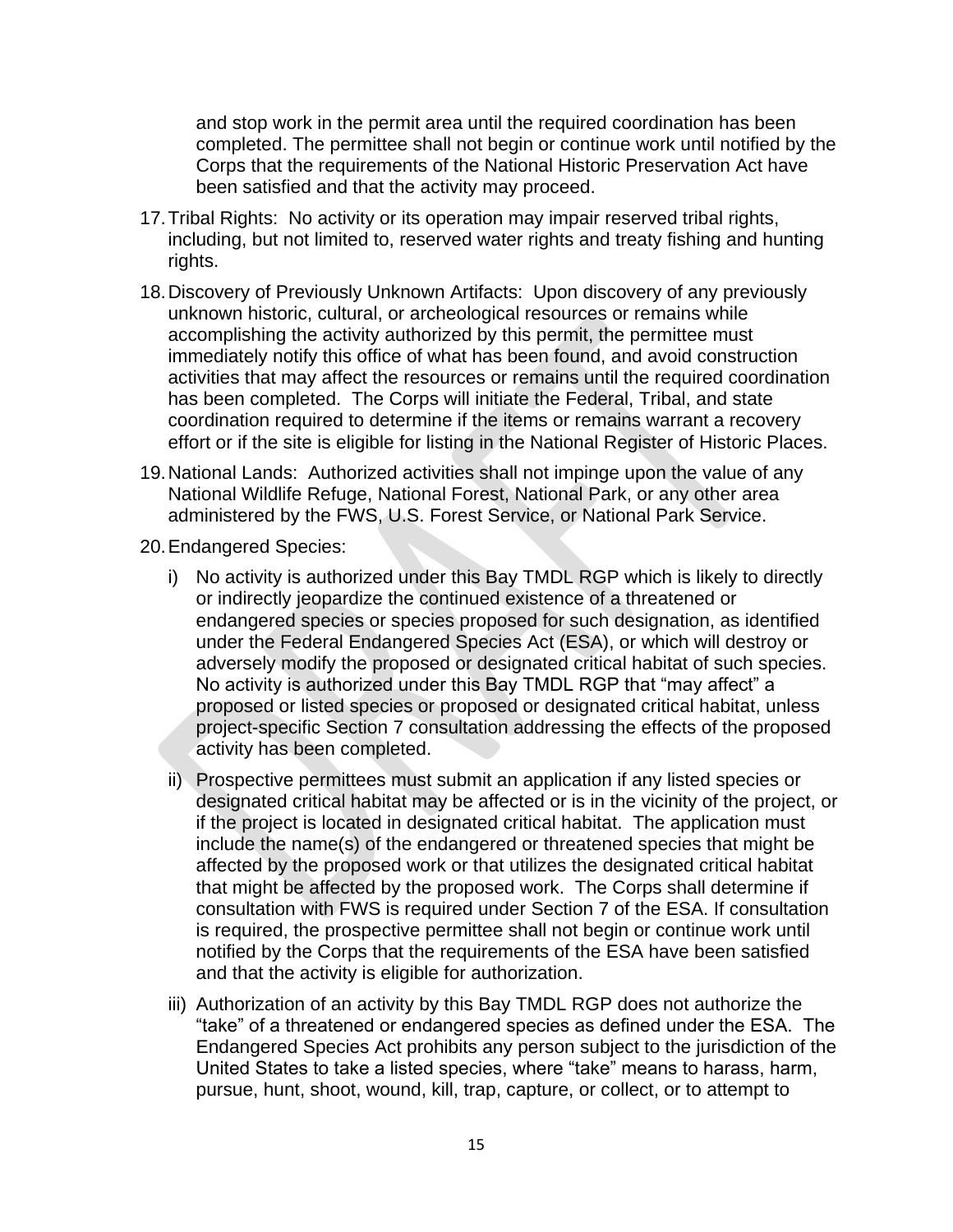engage in any such conduct in the absence of an authorization (e.g., an ESA Section 10 permit, a Biological Opinion with "incidental take" provisions, etc.) from the FWS. FWS regulations extend the definition of "harm" to include significant habitat modification or degradation (50 CFR 17.3).

iv) Information on Federally listed or proposed threatened and endangered species and designated or proposed critical habitat can be obtained from the FWS. Prior to initiating the work, prospective permittees in Maryland and the District of Columbia must review ESA resources at the Endangered Species Project Review website: [http://www.fws.gov/chesapeakebay/EndSppWeb/ProjectReview/Index.html.](http://www.fws.gov/chesapeakebay/EndSppWeb/ProjectReview/Index.html) Prospective permittees in Virginia must review ESA resources at this website:

<http://www.fws.gov/northeast/virginiafield/endangered/projectreviews.html>

- 21.Migratory Birds and Bald and Golden Eagles: The permittee is responsible for obtaining any "take" permits required under the FWS's regulations governing compliance with the Migratory Bird Treaty Act or the Bald and Golden Eagle Protection Act. The permittee should contact the appropriate local office of the FWS to determine if such "take" permits are required for a particular activity.
- 22.Essential Fish Habitat (EFH) and Fish and Wildlife Coordination Act: The Corps completed EFH coordination and received a no effect determination; however, proposed projects may impact prey species and their habitat and NMFS reserves the right to include site specific conditions during agency review under the Fish and Wildlife Coordination Act.
- 23.Coldwater Streams: To the maximum extent practicable, no activity may increase water temperatures in coldwater streams (Use III and Use IV) that adversely affects aquatic species indigenous to the waterbody (COMAR) Section 26.08.02.02].
- 24.Wild and Scenic Rivers: No activity may occur in a component of the National Wild and Scenic River System, or in a river officially designated by Congress as a "study river" for possible inclusion in the system while the river is in an official study status, unless the appropriate Federal agency with direct management responsibility for such river has determined in writing that the proposed activity will not adversely affect the Wild and Scenic River designation or study status. Information on Wild and Scenic Rivers may be obtained from the appropriate Federal land management agency responsible for the designated Wild and Scenic River or study River (e.g., National Park Service, U.S. Forest Service, Bureau of Land Management, FWS).
- 25.Federal Projects: Authorized activities may not interfere with any existing or proposed Federal projects.
- 26.Navigation: (a) No activity may cause more than a minimal adverse effect on navigation. (b) Any safety lights and signals prescribed by the U.S. Coast Guard, through regulations or otherwise, must be installed and maintained at the permittee's expense on facilities in navigable waters of the U.S. (c)The permittee understands and agrees that, if future operations by the United States require the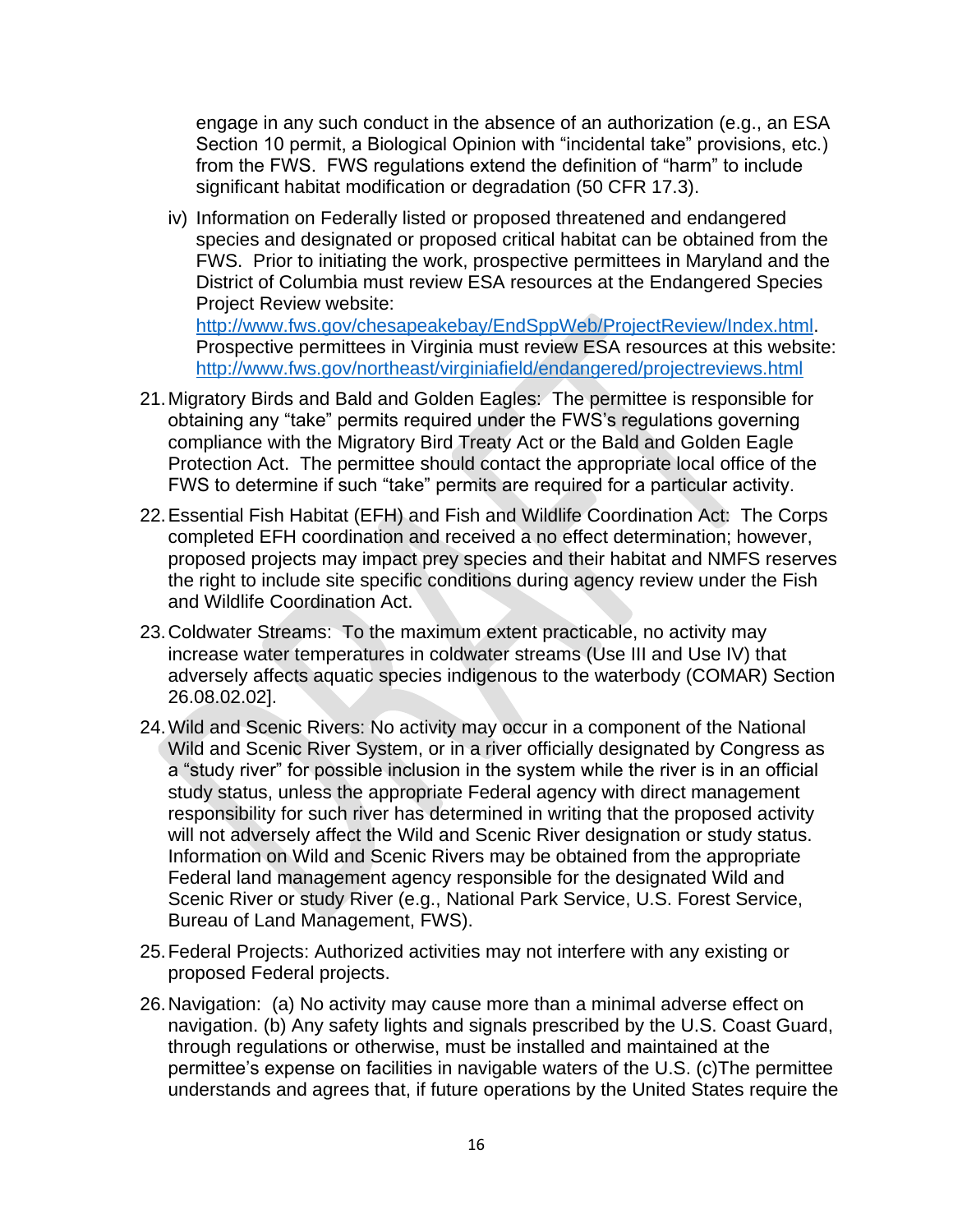removal, relocation, or other alteration, of the structure or work herein authorized, the permittee will be required, upon due notice from the Corps, to remove, relocate, or alter the structural work or obstructions caused thereby, without expense to the United States. (d) If, in the opinion of the Secretary of the Army, or his authorized representative, said structure or work shall cause unreasonable obstruction to the free navigation of the navigable waters, the permittee will be required, upon due notice from the Corps, to remove, relocate, or alter the structural work or obstructions caused thereby, without expense to the United States. No claim shall be made against the United States on account of any such removal or alteration. (e) Prospective permittees must submit an application and a PCN form if the activity will occur along and/or within 150 feet of the horizontal limits of a Federal navigation project.

- 27.Fills Within Floodplains: The authorized activity must comply with applicable requirements of any Federal Emergency Management Agency-approved state or local floodplain management requirements.
- 28.Safety of Impoundment Structures: To ensure that all impoundment structures are safely designed, the Corps may require applicants to demonstrate that the structures comply with established State dam safety criteria or have been designed by qualified persons. The Corps may also require documentation that the design has been independently reviewed by similarly qualified persons, and appropriate modifications made to ensure safety.
- 29.Environmental Justice: Activities authorized under this Bay TMDL RGP must comply with Executive Order 12898, "Federal Actions to Address Environmental Justice in Minority Populations and Low-Income Populations".
- 30.Federal Liability: In issuing this Bay TMDL RGP, the Federal government does not assume any liability for the following: (a) damages to the permitted project or uses thereof as a result of other permitted or unpermitted activities or from natural causes; (b) damages to the permitted project or uses thereof as a result of current or future activities undertaken by or on behalf of the United States in the public interest; (c) damages to persons, property, or to other permitted or unpermitted activities or structures caused by the activity authorized by this Bay TMDL RGP; (d) design or construction deficiencies associated with the permitted work; or (e) damage claims associated with any future modification, suspension, or revocation of this permit.
- 31.Avoidance and Minimization: The activity must be designed to avoid and minimize adverse effects, both temporary and permanent, to waters of the U.S. to the maximum extent practicable at the project site.
- 32.Mitigation: All authorized activities under this RGP require avoiding, minimizing, or compensating for resource losses. Mitigation may be required to ensure that the adverse effects to the aquatic environment are minimal. Temporary impacts not restored to pre-construction contours may be determined to be permanent impacts and compensatory mitigation may be required to assure adverse effects to the aquatic environment are minimal.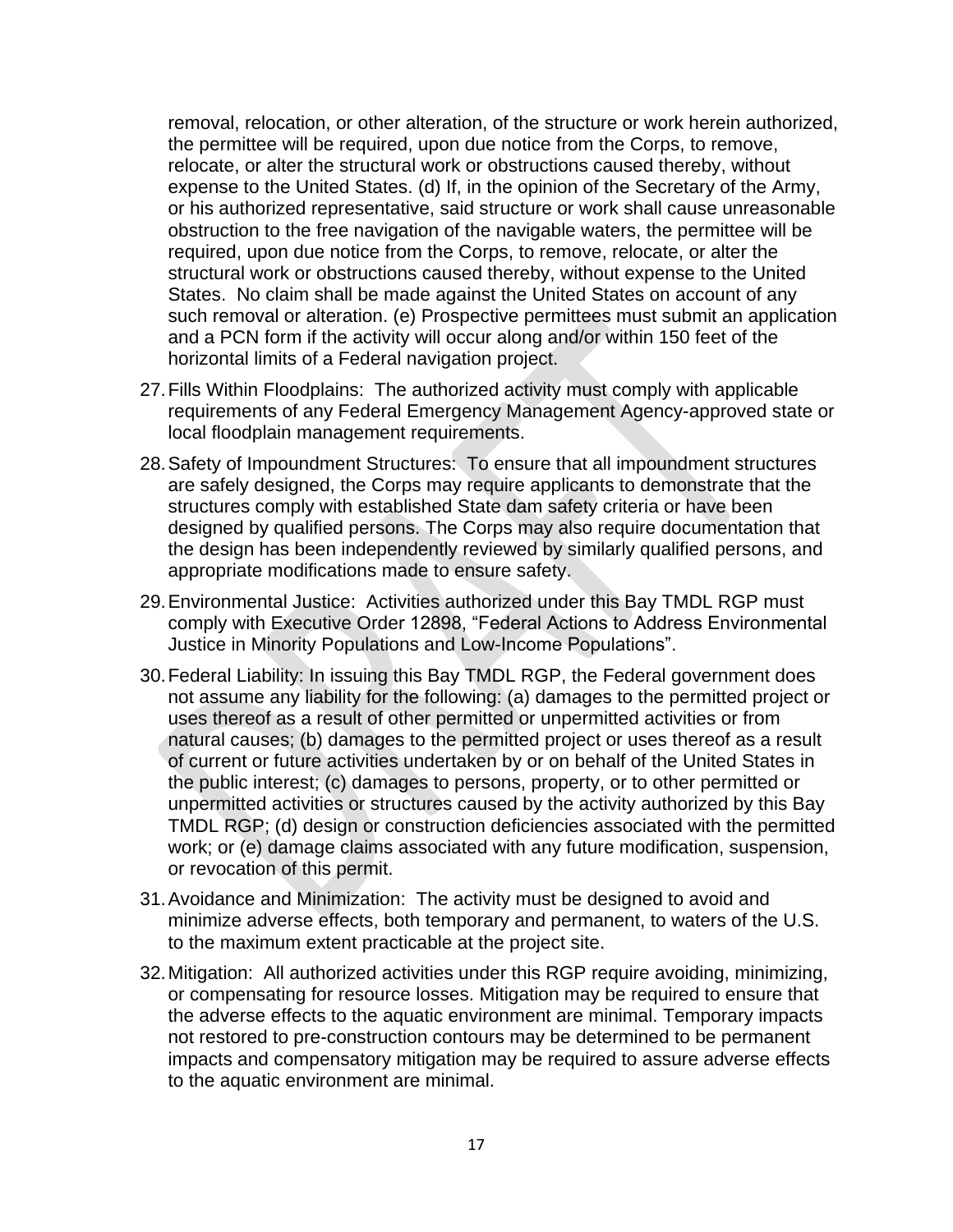- 33.Heavy Equipment in Wetlands: Heavy equipment working in wetlands must be placed on mats or other measures must be taken to minimize soil disturbance. The use of mats is considered to be a discharge of fill material and must be included in the quantification of impact area authorized by the Bay TMDL RGP.
- 34.Soil Erosion and Sediment Controls: Appropriate soil erosion and sediment control measures, practices, and devices must be used and maintained in effective operating condition during construction, to reduce erosion and retain sediment on-site during and after construction. These devices and methods must be capable of: (a) preventing erosion, (b) collecting sediment and suspended and floating materials, and (c) filtering fine sediment. Erosion and sediment control devices shall be removed when the work is complete and the site has successfully stabilized. The sediment collected by these devices shall be removed and placed at an upland location, in a manner that will prevent its later erosion into a waterway or wetland. All exposed soil or other fills shall be permanently stabilized at the earliest practicable date. In-stream work shall be conducted "in the dry" whenever practicable. This should be accomplished using stream diversion devices. Permittees are encouraged to perform work within waters of the U.S. during periods of low flow or no flow. The stream length affected by stream diversion devices must be included in the quantification of impact area authorized by this Bay TMDL RGP.
- 35.Temporary Fills: Temporary fill and the use of mats are both considered to be a discharge of fill material. Temporary fill (e.g., access roads, cofferdams, etc.) in waters and wetlands authorized by this Bay TMDL RGP shall be properly stabilized during use to prevent erosion. Temporary fill in wetlands shall be placed on geotextile fabric and laid on the existing wetland grade. Upon completion of the work, all temporary fill must be removed in its entirety and the affected areas restored to pre-construction contours and elevations and stabilized within 30 days following completion of the work. Temporarily disturbed wetlands and stream banks must be re-vegetated with native wetland species by the end of the first growing season following completion of the work. Temporary fills with in the impact area must be quantified but do not count toward activity specific limits authorized by the Bay TMDL RGP.
- 36.Aquatic Life Movements: No activity may substantially disrupt the necessary life cycle movements of those species of aquatic life indigenous to the waterbody, including those species that normally migrate through, or spawn/nursery within the area (e.g., anadromous/catadromous fish). A low-flow channel must be maintained through any discharges placed across the stream channel so as to maintain low flows to sustain the movement of aquatic species, including anadromous and resident fish.
- 37.Water Crossings: All temporary crossings of waterbodies shall be suitably bridged, culverted, or otherwise designed and constructed to withstand and prevent the restriction of high flows; to maintain low flows; and to sustain the movement of aquatic species indigenous to the waterbody. The permittee shall apply any appropriate time-of-year restrictions to protect aquatic resources present within the project area and downstream of the project site.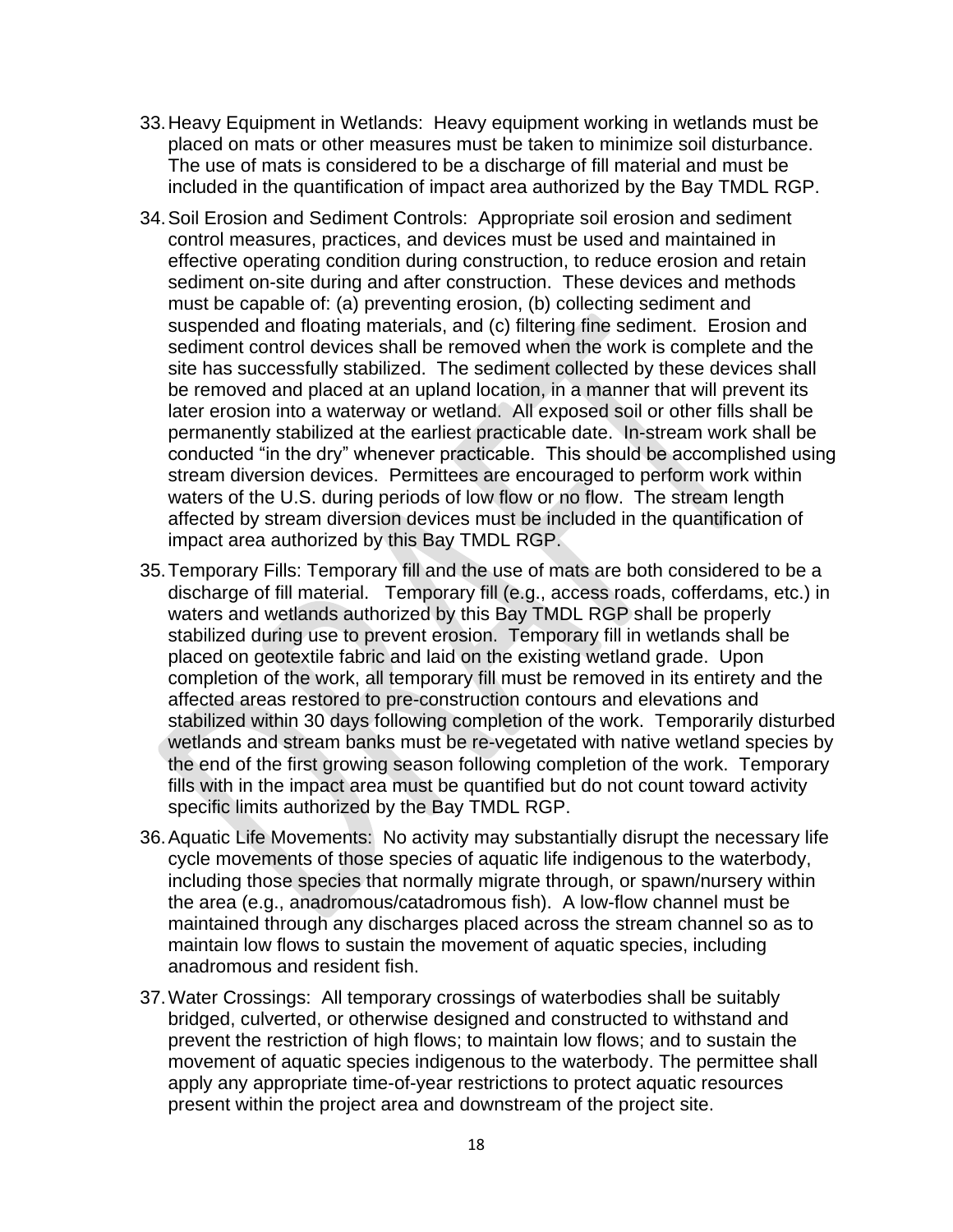- 38.Suitable material: No activity may use unsuitable material (e.g., trash, debris, car bodies, asphalt, treated wood, petroleum products, waste concrete, tires, etc.). Material used for installation or discharged must be free from toxic pollutants in toxic amounts (see Section 307 of the Clean Water Act).
- 39.Management of Water Flows: To the maximum extent practicable, the preconstruction course, condition, capacity, and location of waterbodies must be maintained. The activity must be constructed to withstand expected high flows. The activity must not restrict or impede the passage of normal or expected high flows. The activity may alter the pre-construction course, condition, capacity, and location of waterbodies if it benefits the aquatic environment (i.e., stream restoration and enhancement activities).
- 40.Spawning Areas: Activities, including work in waters of the U.S., or discharges of fill materials, must be avoided in fish spawning or nursery areas during spawning seasons. Impacts to these areas shall be avoided or minimized to the maximum extent practicable during all other times of year. Activities that result in the physical destruction (e.g., through excavation, dredging, fill or downstream smothering by substantial turbidity, etc.) of an important spawning/nursery habitat (as determined by National Marine Fisheries Service and/or FWS) are not authorized by this permit.
- 41.Migratory Bird Breeding Areas: Activities in waters of the U.S. that serve as breeding and wintering areas for migratory birds must be avoided to the maximum extent practicable.
- 42.Water Supply Intakes: No discharge of dredged or fill material may occur in the proximity of a public water supply intake.
- 43.Adverse Effects from Impoundments: Adverse effects on the aquatic system due to accelerating the passage of water and/or restricting its flow from the construction of an impoundment must be minimized to the maximum extent practicable.
- 44.Hazardous Wildlife Attractants On or Near Airports: Permittees must consider the activity's effects on aviation safety and design a project so it does not create a wildlife hazard. All authorized activities that may attract hazardous wildlife shall be consistent with the siting criteria and land use practice recommendations stated in Section 1-3 of the Federal Aviation Administration Advisory Circular 150/5200-33. This document can be found at: [http://www.faa.gov/documentLibrary/media/advisory\\_circular/150-5200-](http://www.faa.gov/documentLibrary/media/advisory_circular/150-5200-33B/150_5200_33b.pdf)

[33B/150\\_5200\\_33b.pdf](http://www.faa.gov/documentLibrary/media/advisory_circular/150-5200-33B/150_5200_33b.pdf)

45.Inspections: A copy of the Corps verification letter or signed self-verification form must be provided to any contractor and made available at the project site to any regulatory representative. The permittee shall permit the Corps or authorized representative(s) to make periodic inspections at any time deemed necessary to ensure that the work is being performed in accordance with the terms and conditions of this Bay TMDL RGP. The Corps reserves the right to require post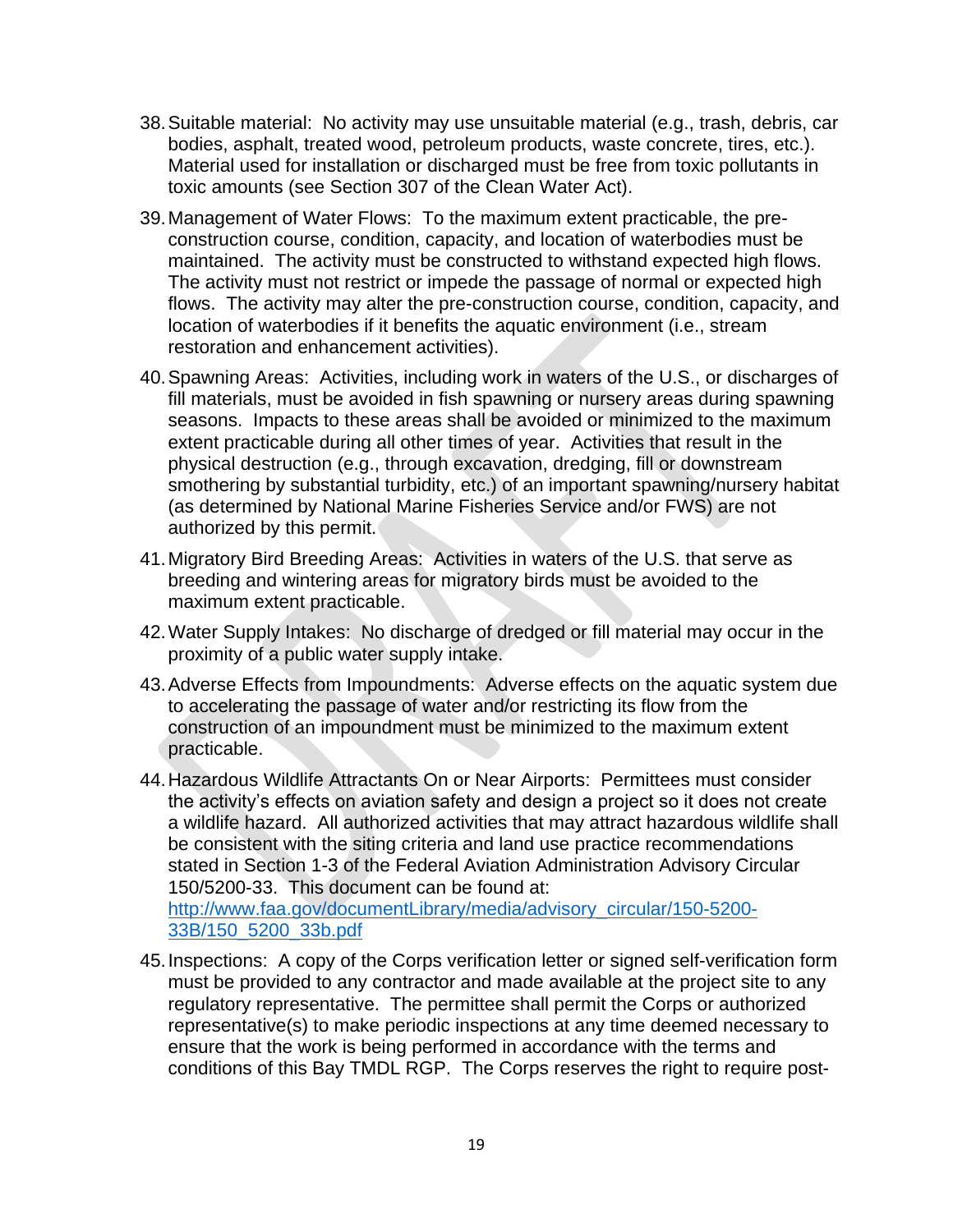construction engineering drawings and/or surveys of any work authorized by this Bay TMDL RGP, as deemed necessary on a case-by-case basis.

- 46.Maintenance of Project: The permittee must properly maintain the work authorized herein in good condition and in compliance with the terms and conditions of this permit, including maintenance to ensure public safety and integrity of the authorized work. The permittee must develop necessary contingency/adaptive management plans and implement appropriate remedial actions in consultation with the Corps and other appropriate regulatory agencies prior to any work within areas subject to federal jurisdiction. Changes to the original authorized scope or materials may require a new authorization or modification to the original project authorization under this Bay TMDL RGP.
- 47.Property Rights: This Bay TMDL RGP does not convey any property rights, either in real estate or material, or convey any exclusive privileges, nor does it authorize any injury to property or invasion of rights or any infringement of Federal, state, or local laws or regulations.
- 48.Modification, Suspension, and Revocation: This Bay TMDL RGP may be either modified, suspended, or revoked in whole or in part pursuant to the policies and procedures of 33 CFR 325.7. Any such action shall not be the basis for any claim for damages against the United States. The Corps will issue a public notice announcing any changes to the Bay TMDL RGP when they occur; however, it is incumbent upon you to remain informed of any changes to this Bay TMDL RGP.
- 49.Special Conditions: The Corps may impose special conditions on any project authorized under the Bay TMDL RGP that are determined necessary to avoid or minimize adverse navigational and/or environmental effects or based on any other factor of the public interest. Failure to comply with all special and general conditions of this permit, including any additional project specific special conditions, constitutes a permit violation and may subject the permittee, or his/her contractor, to criminal, civil, or administrative penalties and/or restoration.
- 50.False or Incomplete Information: The Corps has relied upon information and data provided by the permittee in granting authorization pursuant to this permit. A permit verification may be revoked, in whole or in part, if the Corps discovers that it has relied on false, incomplete, or inaccurate information provided by the permittee. In addition, the United States may institute appropriate legal proceedings.
- 51.Transfer of Authorization: The transferee and permittee must supply the Corps with a written request in order to transfer authorization under this Bay TMDL RGP. Such transfer is effective upon written approval by the Baltimore District of a transfer document signed by both parties evidencing that the transferee commits to assuming all responsibilities of the original permittee under the permit. The provisions of the permit authorization shall be binding on any assignee or successor in interest of the original permittee.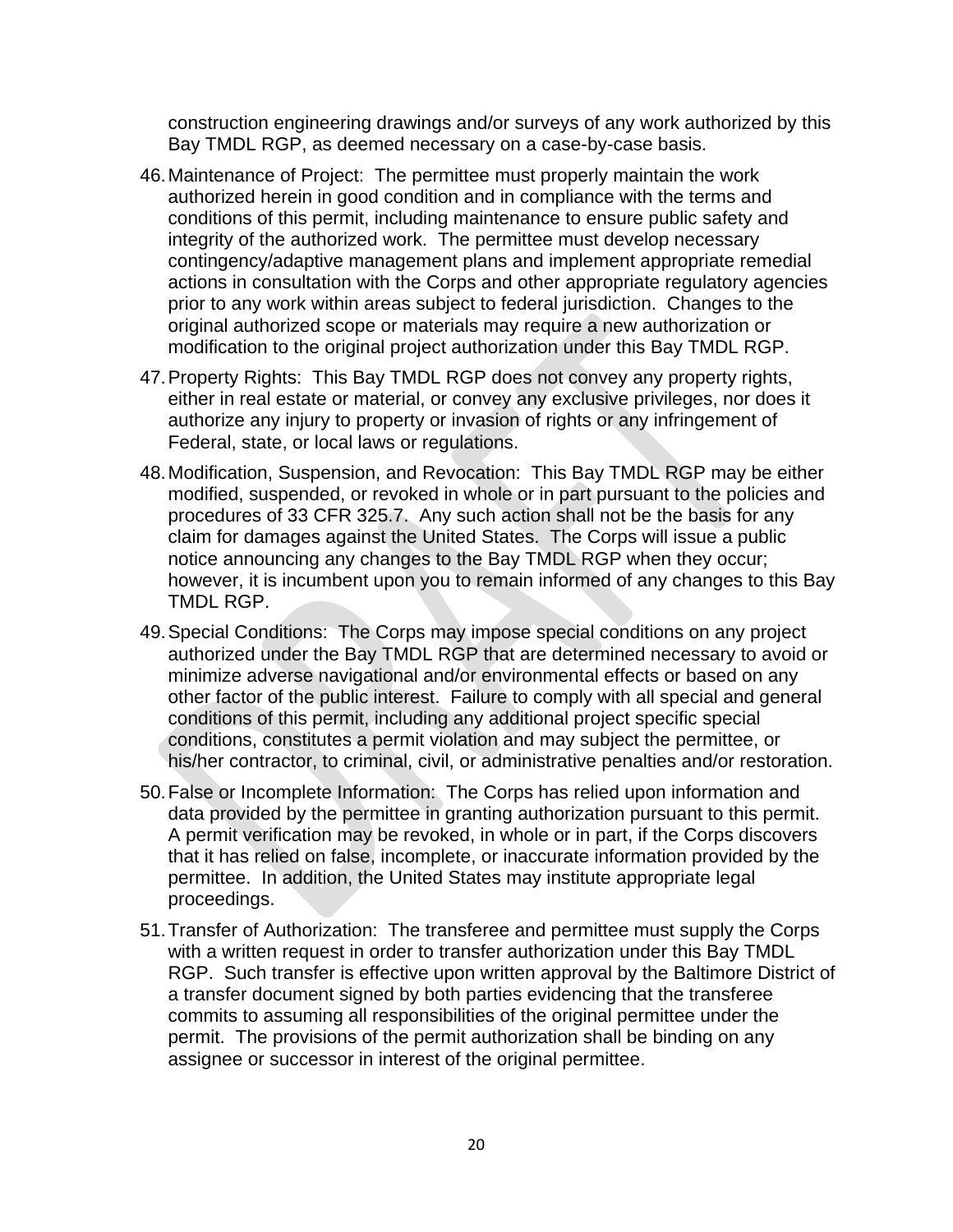- 52.Changes to State Statutes, Regulations, or General Permits: The Corps will review proposed changes to the State program statutes and regulations, including the development of State general permits, to determine whether, and to what extent, the proposed changes will affect this Bay TMDL RGP. The Corps will determine whether or not to continue use of the Bay TMDL RGP under the modified State statutes, regulations, or general permits based on considerations outlined in 33 CFR 325.7(a). The Corps review may result in immediate suspension or revocation of this Bay TMDL RGP, in accordance with Department of the Army regulations.
- 53.Duration of Authorization and Expiration Date: Unless further modified, suspended, or revoked, this general permit will be in effect until five years from the effective date listed at the top of page 1. Upon expiration, it may be considered for renewal. Except as provided in General Condition #54 below, work authorized under this Bay TMDL RGP must be completed before the Bay TMDL RGP expires, is suspended, or revoked, whichever date occurs sooner. The Baltimore District will issue a public notice announcing any changes to the Regional General Permit when they occur; however, it is incumbent upon permittees to remain informed of any changes to this Bay TMDL RGP. If this Bay TMDL RGP is not modified or reissued within five years of its effective date, it automatically expires and becomes null and void. The Corps may re-evaluate the terms and conditions of this Bay TMDL RGP at any time it deems necessary to protect the public interest.
- 54.Grandfather Provision for Expiring Bay TMDL RGP: Activities authorized under this Bay TMDL RGP that have commenced or are under contract to commence the work in reliance upon this authorization, will have twelve months from the date of this Bay TMDL RGP's expiration, modification, or revocation to complete the activity under the terms and conditions of this Bay TMDL RGP. The permittee must be able to document to the Corps satisfaction that the project was under construction or contract by the appropriate date.
- 55.Existing or proposed activities associated with an ongoing Corps or EPA enforcement action until such time as the enforcement action is resolved or the Corps determines that the activity may proceed independently without compromising the enforcement action.

## <span id="page-25-0"></span>**X. DEFINITIONS:**

Certain terms that are referenced in the Bay TMDL RGP are defined in this section. Several definitions are excerpted from regulation and/or other sources and are so noted. The terms not defined herein shall have the meaning defined in the Corps' regulations at 33 CFR Parts 320-332 or in the Section 404(b)(1) regulations at 40 CFR Part 230.

Aquatic Habitat: An area used by aquatic organisms to fulfill their life cycle requirements. Aquatic habitats include saturated materials and spaces, which may include rocks, coral, gravel, interstices, sand, mud, woody debris, riffles, reefs, and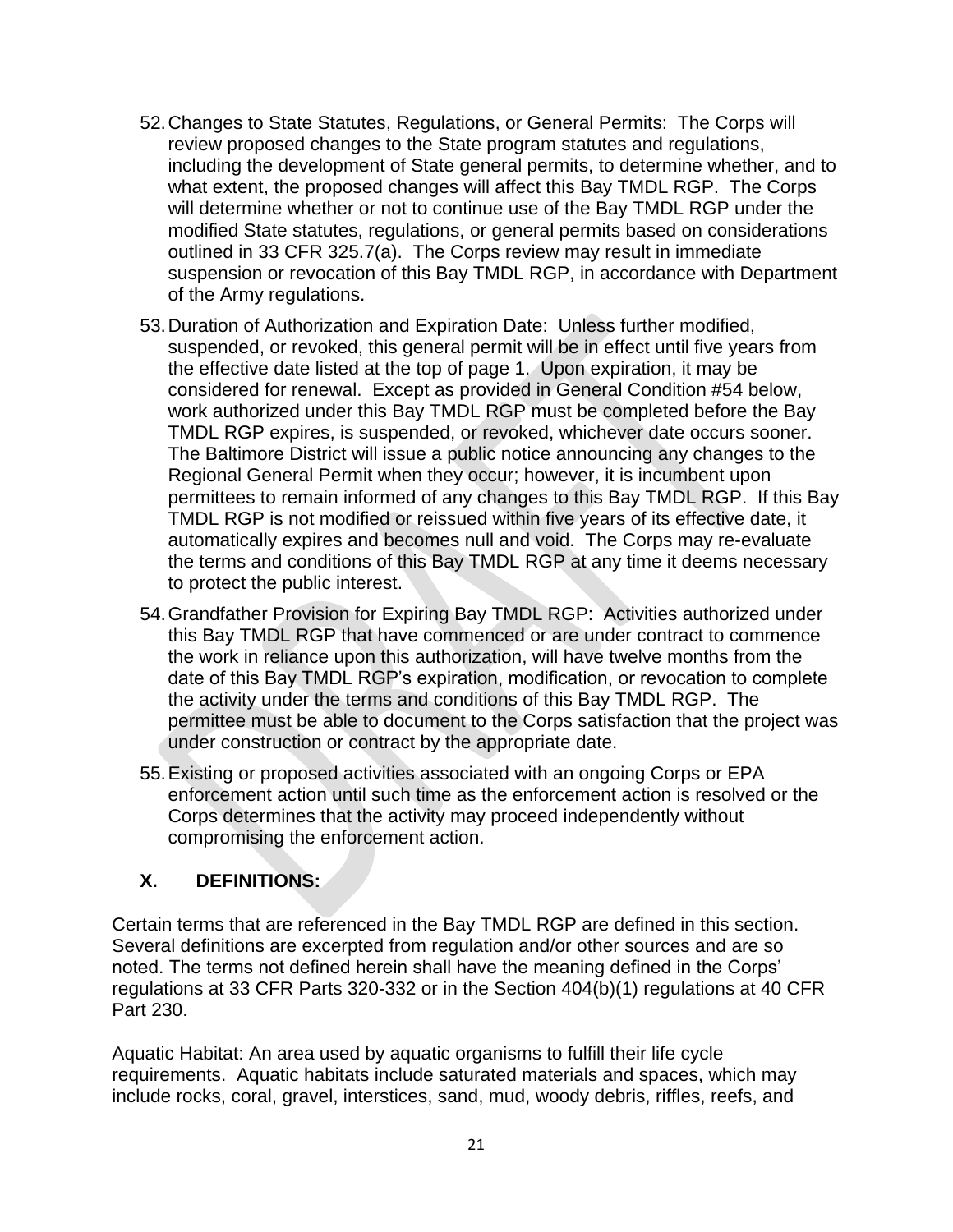burrows. The term can also be used to define an entire ecosystem (e.g., wetlands, floodplains, streams, estuaries, lakes, etc.).

Aquatic Resource Functions: See Functions

Bankfull Discharge: The flow that is most effective at moving sediment, forming or removing bars, forming or changing bends and meanders, and doing work that results in the average morphologic characteristics of stream channels (Dunne and Leopold 1978). The bankfull stage is the point at which water begins to overflow onto a floodplain (may not coincide with the top of the visible bank in incised streams).

Best Management Practices (BMPs): Policies, practices, procedures or structures implemented to mitigate adverse environmental effects on surface water quality resulting from development. BMPs are categorized as structural or non-structural. [77 Fed. Reg. 10184 (February 21, 2012)]

Construction Mats: Construction, swamp, and timber mats (herein referred to as "construction mats") are generic terms used to describe sheets or mats made from a variety of materials in various sizes that distribute equipment weight to prevent wetland damage while facilitating passage and providing work platforms for workers and equipment. Construction mats are considered as fill whether they are installed temporarily or permanently.

Conversion: For the purposes of this Bay TMDL RGP, conversion is defined as a change from one aquatic habitat type to another aquatic or upland habitat type.

The following are examples of activities that are not considered conversion under this Bay TMDL RGP:

• Changes in degraded wetland plant communities caused by filling, blocking, or reshaping excavated drainage ditches to restore hydrology determined to have previously existed at the project site would be considered a rehabilitation activity and not conversion provided the activity results in a gain in aquatic resource function. Historical evidence that the proposed habitat type previously existed at the site is required. Historical evidence collected from aerial photographs, prior delineations, historical maps, forensic soil analysis, and local nearby reference sites may provide details of the former extent and conditions of the aquatic habitat that previously existed on the site.

• Re-establishment of open water habitat and vegetated wetlands in a former aquatic resource where these shallow water habitat and wetland types can be determined to have previously existed at the project site would not be considered conversion provided the activity results in a gain in aquatic resource area and functions. See above for appropriate historical evidence that is required to document that the proposed habitat type previously existed at the site.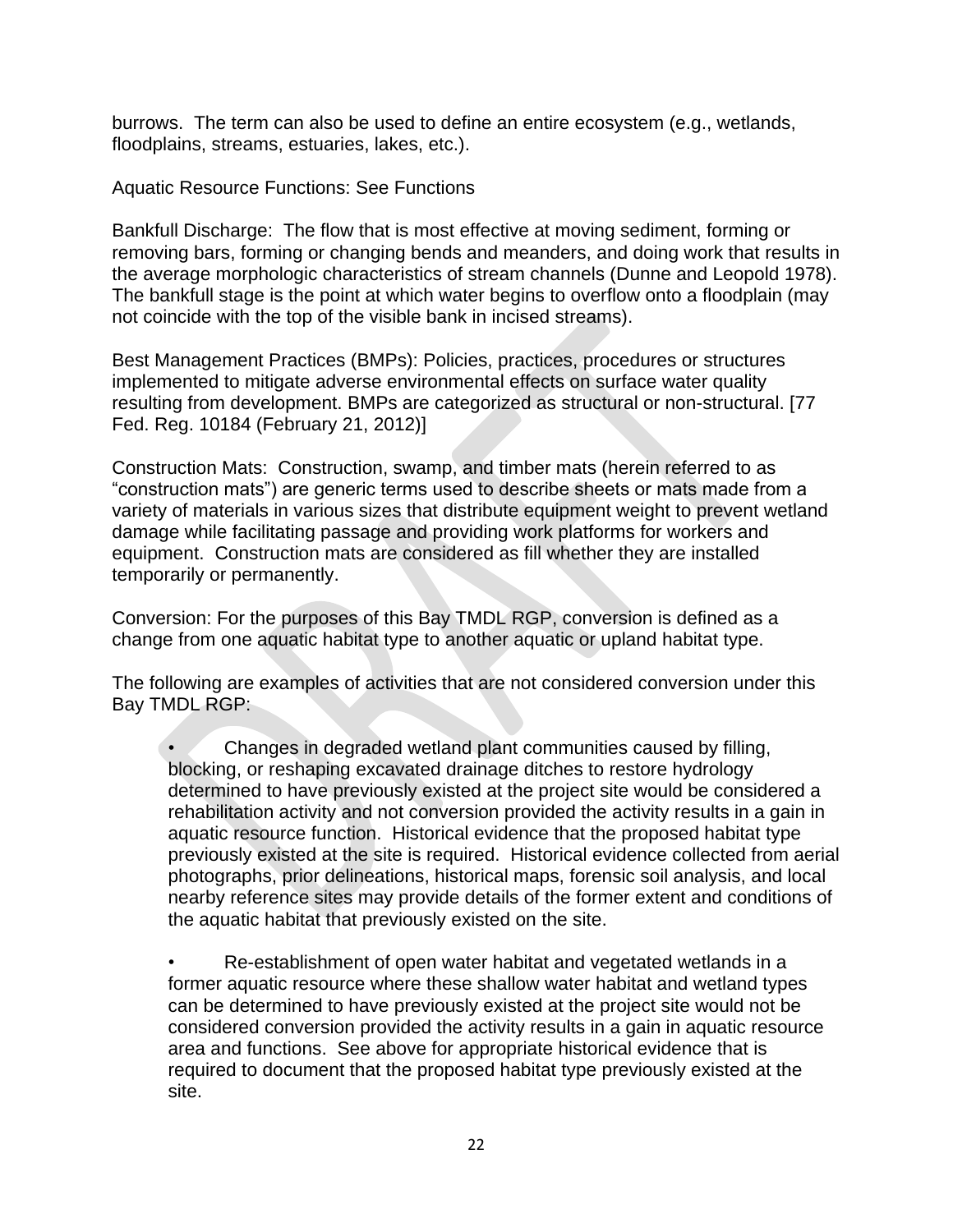• Relocation of non-tidal waters and wetlands on a project site, including relocation activities that create open water impoundments where existing nontidal wetlands are located and vice versa would generally not be considered conversion, provided there is a net increase in aquatic resource functions and services and the impacted resource is replaced in-kind within the project site.

Cumulative Effects: see Cumulative Impacts

Cumulative Impacts: The impact on the environment which results from the incremental impact of the [proposed] action when added to other past, present, and reasonably foreseeable future actions regardless of what agency (Federal or non-Federal) or person undertakes such other actions. Cumulative impacts can result from individually minor but collectively significant actions taking place over a period of time. (40 CFR 1508.7)

Direct Effects: Effects that are caused by the activity and occur at the same time and place [77 Fed. Reg. 10184 (February 21, 2012)]

Enhancement: The manipulation of the physical, chemical, or biological characteristics of an aquatic resource to heighten, intensify, or improve specific aquatic resource function(s). Enhancement results in the gain of selected aquatic resource functions, but may also lead to decline in other resource functions. Enhancement does not result in a gain in aquatic resource area. (33 CFR 332.2)

Ephemeral Stream: An ephemeral stream has flowing water only during, and for a short duration after, precipitation events in a typical year. Ephemeral stream beds are located above the water table year-round. Groundwater is not a source of water for the stream. Runoff from rainfall is the primary source of water for stream flow. [77 Fed. Reg. 10184 (February 21, 2012)]

Establishment (creation): The manipulation of the physical, chemical, or biological characteristics present to develop an aquatic resource that did not previously exist at an upland site. Establishment results in a gain in aquatic resource area and functions. (33 CFR 332.2)

Fill Material: Material placed in waters of the U.S. where the material has the effect of (i) replacing any portion of a water of the United States with dry land or (ii) changing the bottom elevation of any portion of water. Examples of such 'fill material' include, but are not limited to, rock, sand, soil, clay, plastics, construction debris, wood chips, overburden from mining or other excavation activities, and materials used to create any structure or infrastructure in waters of the U.S. The term fill material does not include trash or garbage. (33 CFR 323.2(e))

Floodplain: An area on a stream's valley floor which is inundated during stream surges (such as following rainfall or snowmelt events). Commonly the "floodplain" is referred to as the area of the valley floor which is inundated during flood events.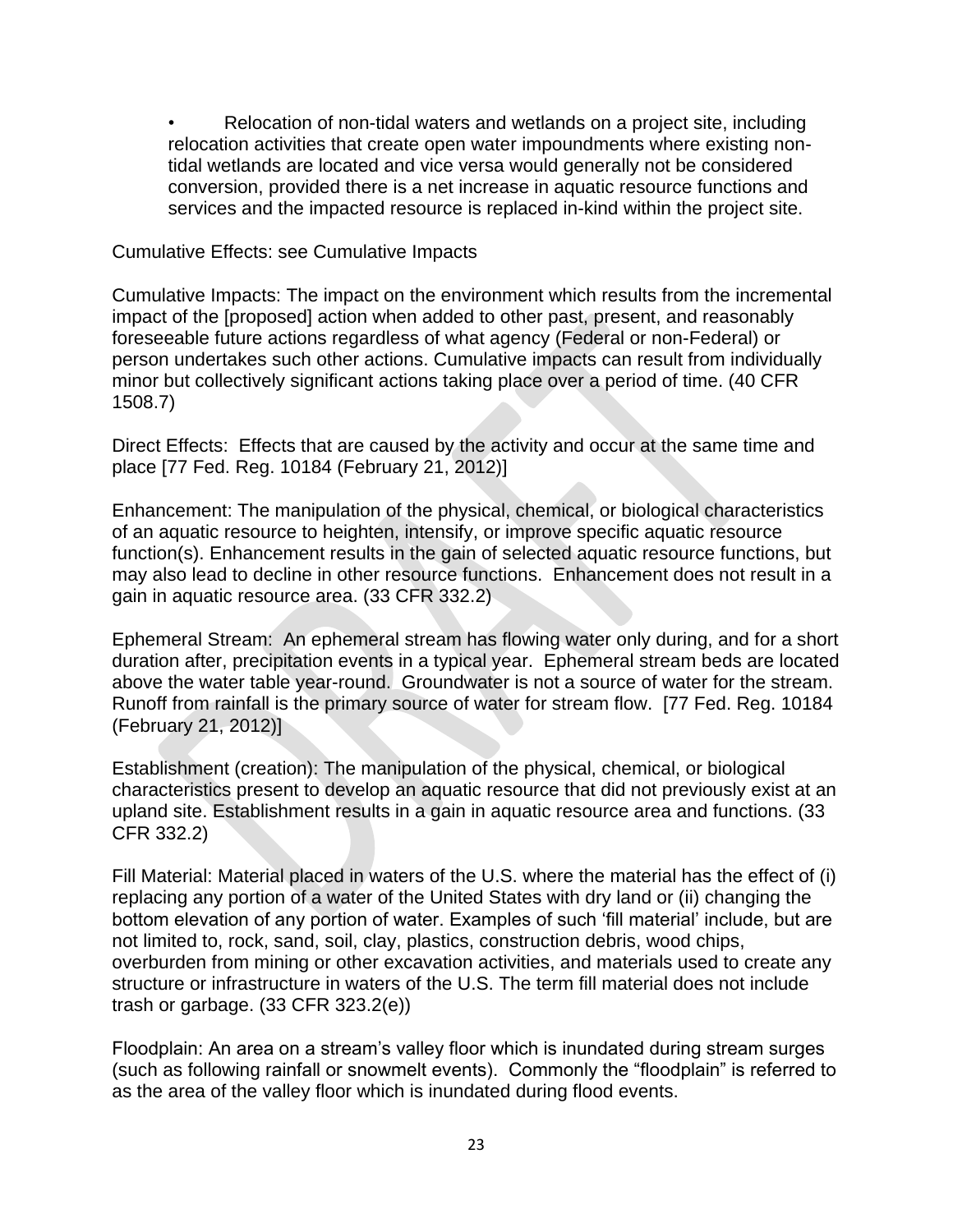Floodplain Disconnection: For purposes of this Bay TMDL RGP, floodplain disconnection is present when all flows greater than or equal to a 2 year storm event return interval do not access or spread onto the adjacent floodplain. The channel forming flow (i.e., bankfull) may be used in place of the minimum 2 year storm event return interval and must be identified and validated using appropriate regional curves for this region (e.g., U.S. Fish and Wildlife, U.S. Geological Survey, Baltimore County).

Functional or Conditional Assessment Methodology (FCAM): The term was covered in detail in the 2008 Mitigation Rule (33 CFR 332.3). For the purposes of the Bay TMDL RGP, an FCAM is a Methodology which assesses a range of functions and conditions of a stream or wetland. For the purposes of this Bay TMDL RGP, an FCAM must include at least two of five parameters from the below five categories: Hydrology, Hydraulics, Geomorphology, Water Chemistry, Biology. The FCAM must be approved by the Corps prior to use.

Functions: The term functions means the physical, chemical, and biological processes that occur in ecosystems. (33 CFR 332.2)

Functional Lift (or "Functional Gain"): Measurable improvement of physical, chemical, and biological aquatic resource functions between existing and proposed conditions as a result of a restoration or enhancement activity at the project site.

High-tide line: The line of intersection of the land with the water's surface at the maximum height reached by a rising tide. The high tide line may be determined, in the absence of data, by a line of oil or scum along shore objects, a more or less continuous deposit of fine shell or debris on the foreshore or berm, other physical markings or characteristics, vegetation lines, tidal gages, or other suitable means that delineate the general height reached by a rising tide. The line encompasses spring high tides and other high tides that occur with periodic frequency but does not include storm surges in which there is a departure from the normal or predicted reach of the tide due to the piling up of water against a coast by strong winds such as those accompanying a hurricane or other intense storm. (33 CFR 328.3(d))

Impact: See "Temporary Impact," "Permanent Impact," and "Cumulative Impact"

Independent Utility: A test to determine what constitutes a single and complete nonlinear project in the Corps regulatory program. A project is considered to have independent utility if it would be constructed absent the construction of other projects in the project area. Portions of a multi-phase project that depend upon other phases of the project do not have independent utility. Phases of a project that would be constructed even if the other phases are not built can be considered as separate single and complete projects with independent utility (77 FR 34, pg 10289). A clear purpose and level of functionality is required for a project to have independent utility. For example, the construction of a single-family home with a driveway that connects to an existing road has independent utility and is considered a valid project. Conversely, construction of an access road with no beginning or end point in the middle of a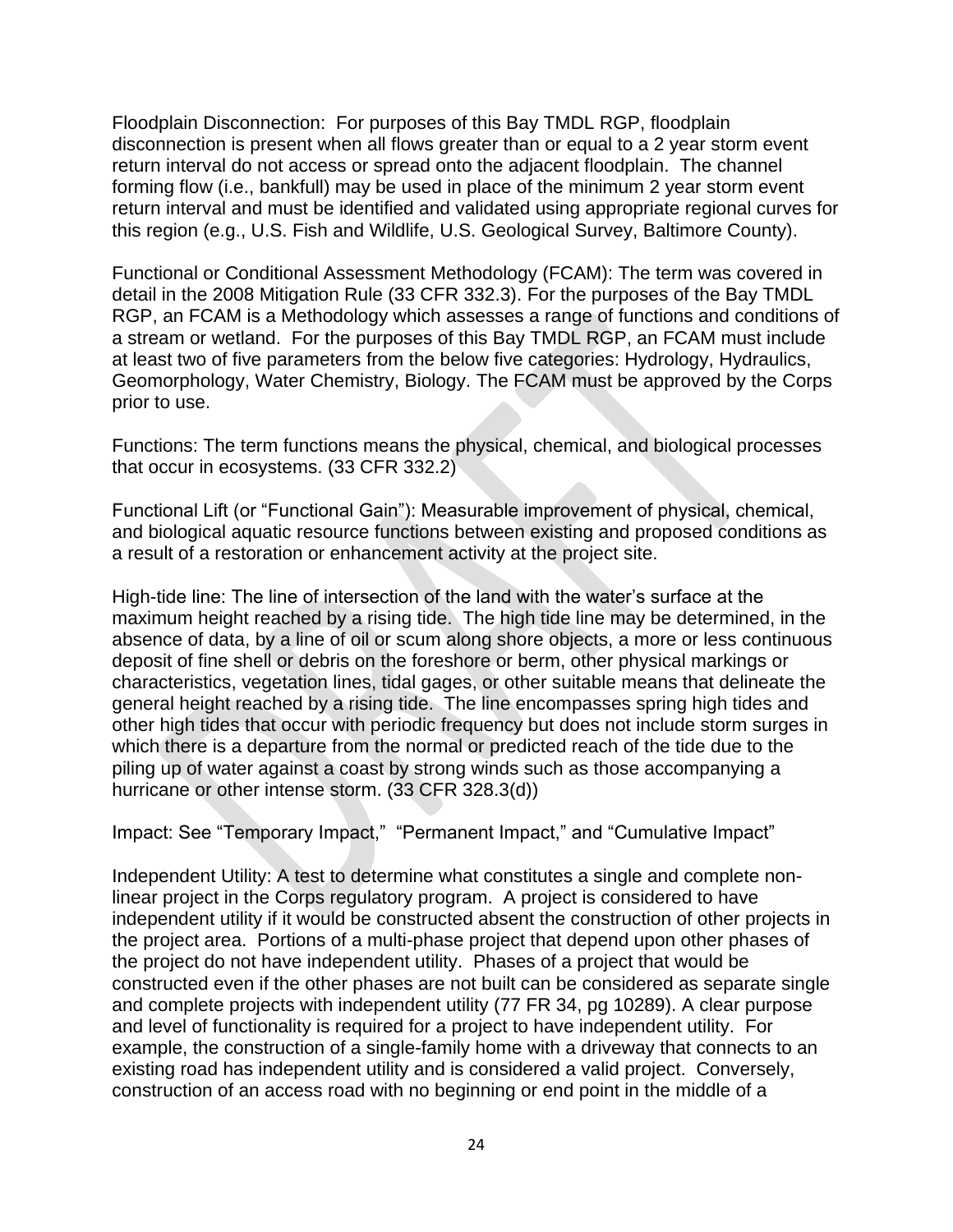jurisdictional wetland does not have independent utility because it does not have a clear purpose and is dependent on future development.

Indirect Effects: Effects that are caused by the activity and are later in time or farther removed in distance, but are still reasonably foreseeable. [77 Fed. Reg. 10184 (February 21, 2012)]

Intermittent Stream: An intermittent stream has flowing water during certain times of the year, when groundwater provides water for stream flow. During dry periods, intermittent streams may not have flowing water. Runoff from rainfall is a supplemental source of water for stream flow. [77 Fed. Reg. 10184 (February 21, 2012)]

Jurisdictional: Areas regulated by the Corps under authorities granted by Section 10 of the Rivers and Harbors Act or Section 404 of the Clean Water Act.

Linear Feet of Stream Impact: For categorical determinations (e.g., 200 linear feet or 500 linear feet) involving stream impacts in this RGP, the linear footage of stream impact should be measured as shown in the following plan view drawings (this is not used for calculating impacts to wetlands and open water impoundments which are based on square feet):

*a. For regulated work on one stream bank, the linear footage of a stream* 



*impact should be measured along the bank being impacted. When both stream banks are being impacted at separate locations, the linear footage of stream impact is also measured along the banks being impacted.* 

*b. For regulated work proposed along both stream banks, where at least a*  portion of the work on the opposing stream bank is overlapping, the linear *footage of stream impact should be measured along the centerline of the stream.*



Total 100 Linear Feet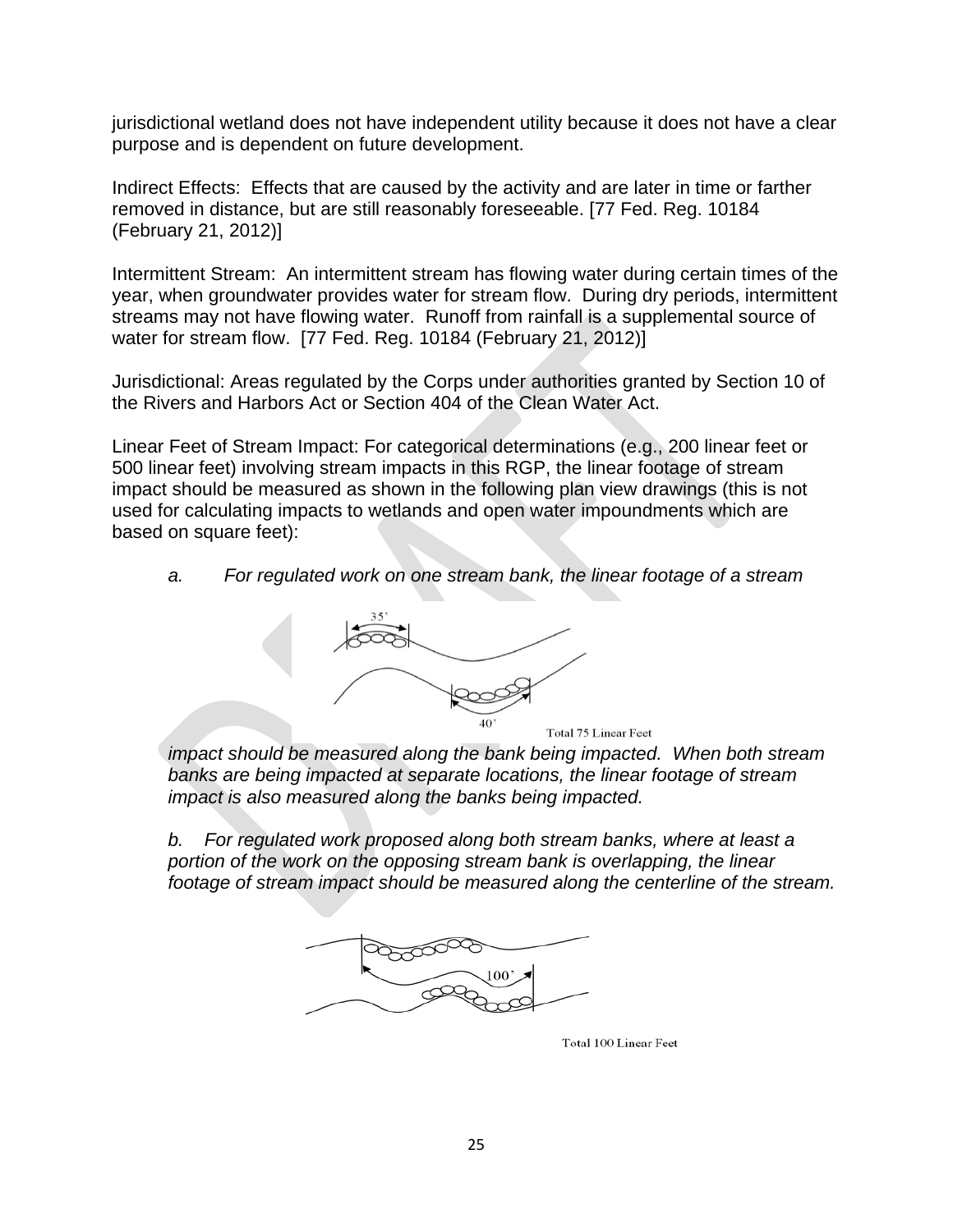*c. For traverse impacts (perpendicular to the stream bank), the linear footage of stream impact should be measured from the top of the bank to the top of the opposite bank and from the upstream to downstream limits of work. The linear footage of stream impact, for categorical determination, is the greater of these two measurements.* 



*d. Dewatering – if work involves dewatering of a stream channel, measure the centerline of the stream channel that is impacted through filling, dewatering, and/or flooding, and measure from top of stream bank to top of stream bank. The linear footage of stream impact, for categorical determination, is the greater of these two measurements.* 



Open Water Habitat: Open water habitats are aquatic systems or bodies of water that lack emergent vegetation, are permanently inundated under normal circumstances, and deeper in nature than an area defined as wetland. Open water habitats are not considered wetlands because they lack one or more of the required parameters as defined in the 1987 Corps of Engineers Wetland Delineation Manual and Regional Supplements. Water depths are often the limiting factor in the presence or absence of emergent vegetation and the underlying substrates are usually interpreted as 'nonsoils.' (Environmental Laboratory 1987 and Cowardin et al 1989).

Outfall: An outfall is defined as outlets, conveyance, discharge points of waters of the U.S. including jurisdiction storm drain networks, and outlets of stormwater management facilities.

Perennial Stream: A perennial stream has flowing water year-round during a typical year. The water table is located above the stream bed for most of the year. Groundwater is the primary source of water for stream flow. Runoff from rainfall is a supplemental source of water for stream flow. [77 Fed. Reg. 10184 (February 21, 2012)]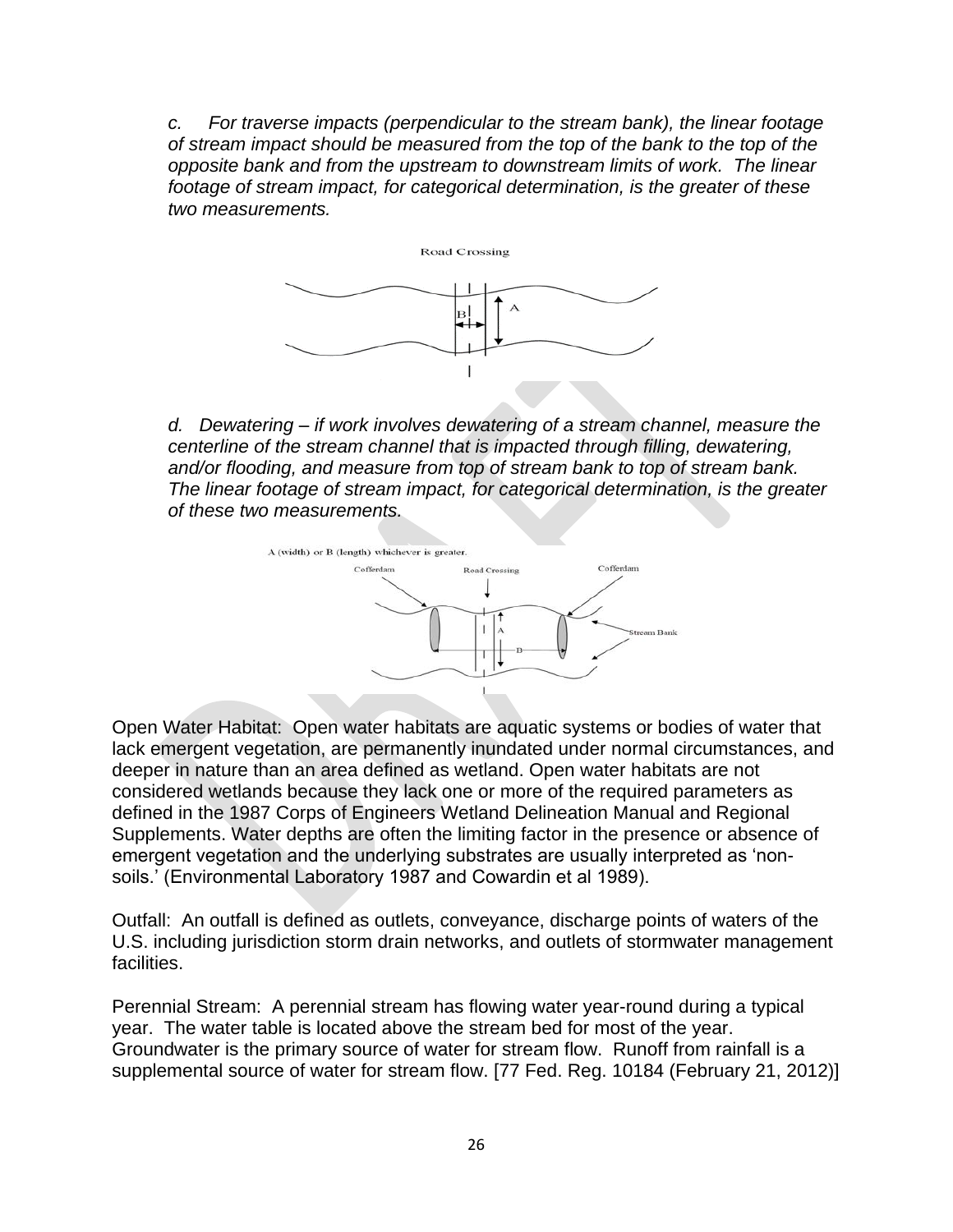Permanent Impact: The permanent alteration of an aquatic resource that is expected to remain after a permitted activity's construction activities are completed. For purposes of this Bay TMDL RGP, permanent impacts include those permanent effects from filling, flooding, excavation, or drainage because of the regulated activity. Permanent effects include permanent discharges of dredged or fill material that change an aquatic area to dry land, increase the bottom elevation of a waterbody, change the use of the waterbody, or cause the conversion of an aquatic area. The acreage of permanent impacts to waters of the U.S. is not a net threshold that is calculated after considering relocation of an aquatic resource that may be used to move an aquatic resource from one place to another on the project site as part of a restoration project or after considering compensatory mitigation that may be used to offset permanent impacts to aquatic functions and services. For example, permanent impacts to a stream bed would include the linear feet and area of streams that are filled or excavated. When a discharge of dredged or fill material is placed to construct an in-stream weir, the permanent impact includes the footprint of the weir and the waters of the U.S. permanently flooded behind the weir. Permanent impacts include relocation of aquatic resources from one place to another on the project site. Waters of the U.S. that are temporarily filled, flooded, excavated, or drained but restored to pre-construction conditions after construction are considered temporary impacts and are not considered in the measurement of permanent impacts.

Relocation: For the purpose of this RGP, relocation is defined as the in-kind replacement of any impacted resource within the project site provided there is a net increase in functions that support or enhance aquatic biological resources. Relocation of impacted resources within existing ecologically important aquatic or upland resources (e.g., riffle and pool complexes, mature forests) would not meet the terms of this Bay TMDL RGP when there is not a net gain in functions at the project site as compared to baseline values.

Restoration: The manipulation of the physical, chemical, or biological characteristics of a site with the goal of returning natural/historic functions to a former or degraded aquatic resource. For the purpose of tracking net gains in aquatic resource area, restoration is divided into two categories: re-establishment and rehabilitation (33 CFR 332.2)

Re-establishment: The manipulation of the physical, chemical, or biological characteristics of a site with the goal of returning natural/historic functions to a former aquatic resource. Re-establishment results in rebuilding a former aquatic resource and results in a gain in aquatic resource area and functions. (33 CFR 332.2)

Rehabilitation: The manipulation of the physical, chemical, or biological characteristics of a site with the goal of repairing natural/historic functions to a degraded aquatic resource. Rehabilitation results in a gain in aquatic resource function, but does not result in a gain in aquatic resource area. (33 CFR 332.2)